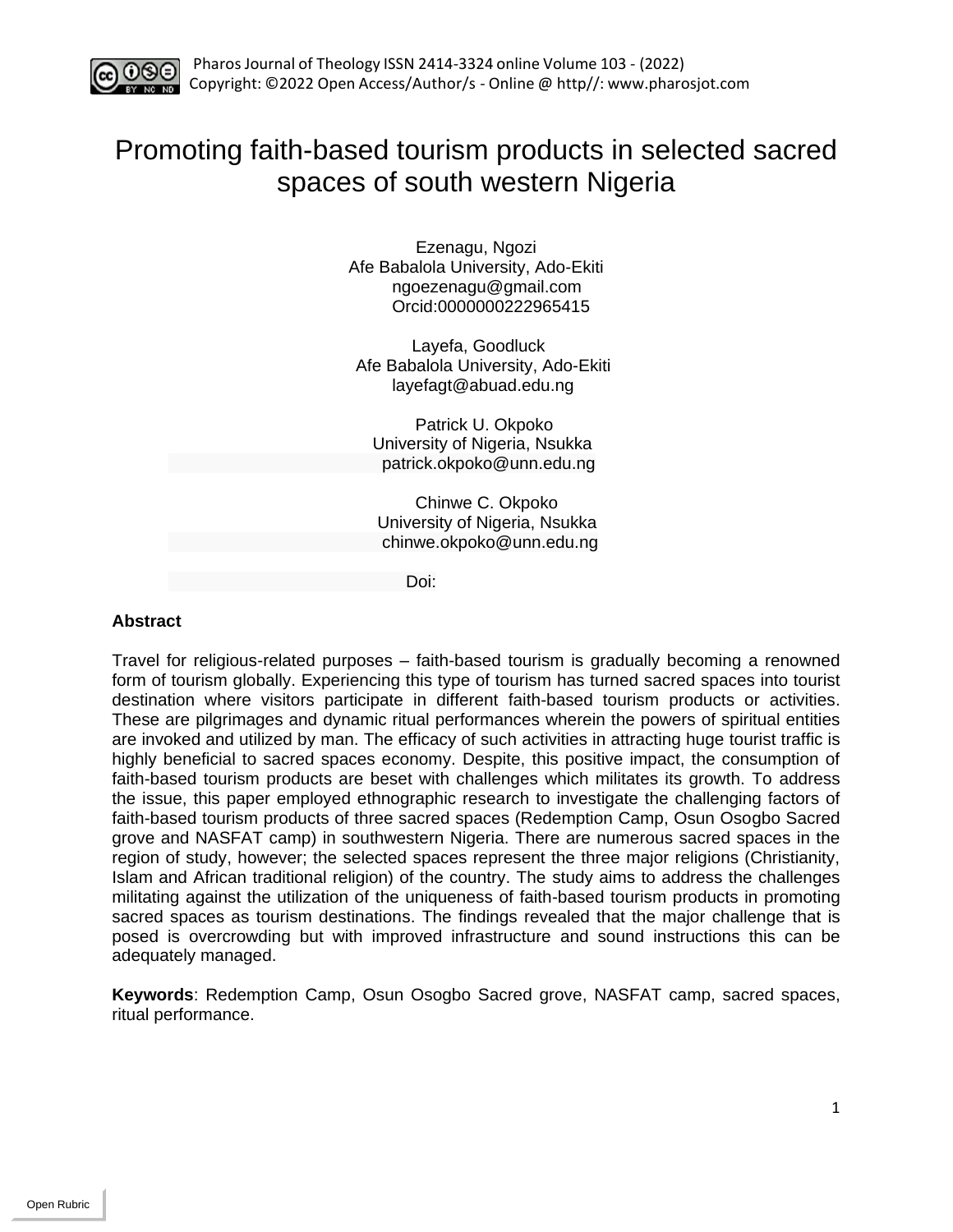

#### **Introduction**

Travel for religious-related purposes is gradually becoming a renowned form of tourism known as faith-based tourism and pilgrimage tourism. Experiencing this type of tourism requires visits to sacred spaces. It is at the sacred place that man communicates and communes with Beings in the other worlds (Ezenagu, 2016). Such places make the connection between human life and the divine concrete, tangible, palpable (Kilde, 2008). Hence, visits to sacred spaces are intended for one to consume faith-based tourism products – a blend of different ritual enactment is most times obligatory and seen as a service rendered in exchange for, or anticipation of spiritual and other rewards. These ritual enactments are faith-based activities which are believed to provide answers to unknown questions or address the often unscientific needs of man. Vukonic (1992) concurred that "all the religions of the world, from the ancient mythologies onward, have promised believers that a visit to a holy place will solve some or all of their spiritual or material troubles". Also Korstanje and George (2020) affirmed that religious tourism not only revitalizes the psychological frustrations of citizens in the day-to-day life but also boosts the social trust, which is necessary for the society to function properly. This notion is supported by Nicolaides (2020; 2015) and various other researchers.

Thus, the efficacy of such visits promotes faith-based tourism which is one of the fastest growing types of tourism in the world (Tomljenović & Dukić 2017, Henama & Sifolo 2018). Hence, religious products have become one of the major drivers of faith-based tourism and other forms of religious related travels. Affirming this claim, Griffin, Radhakrishnan and Griffin (2018) maintained that religious events and rituals are drivers for religious tourism. They further added that:

> movement of people for religious purposes is widespread, such that major tourism destinations have developed as a result of their connection to the sacred, with a range of hospitality services and sanitary, health and safety facilities all developing to support the visiting pilgrim tourists (p 110).

This implies that faith-based tourism with all its associated ritual performance has never been far removed from money-making (Sharman, 2013). It brings benefits to commerce, as the pilgrim does not give up on the use of means of transport, security, hotels and the restoration of the place to which he/she goes (Teixeira et al.,2021). Thus, there are probably no orthodox theologians or other theorists who would deny the economic impacts of religious travel (Vukonic, 2005). This contribution of tourism to the economic growth and development of regions has long been recognised and remains, of course, the fundamental justification for developing and promoting tourism in destination areas (Sharpley, 2002). Thus, Ezenagu (2013) affirmed that travelling to sacred spaces has many beneficial effects not limited to the proceeds from tourists' expenditure that diffuse into various sectors of the economy through transport, agriculture, hospitals, financial institutions, aviation and environment, and their multiplier effects.

However, despite the above benefits faith-based tourism also has negative effects (Prifti & Zenelaj, 2013). The negative effects emanate most times from the implications of movement of mass tourists to destinations. By such mass gathering, visitors outnumber resources within the environment as Mcminn (1997) observed that tourist destination carrying capacity poses a serious challenge to tourist experience and also to the destination image. This implies that most challenges of faith tourism emanates from its population which is usually large. Affirming this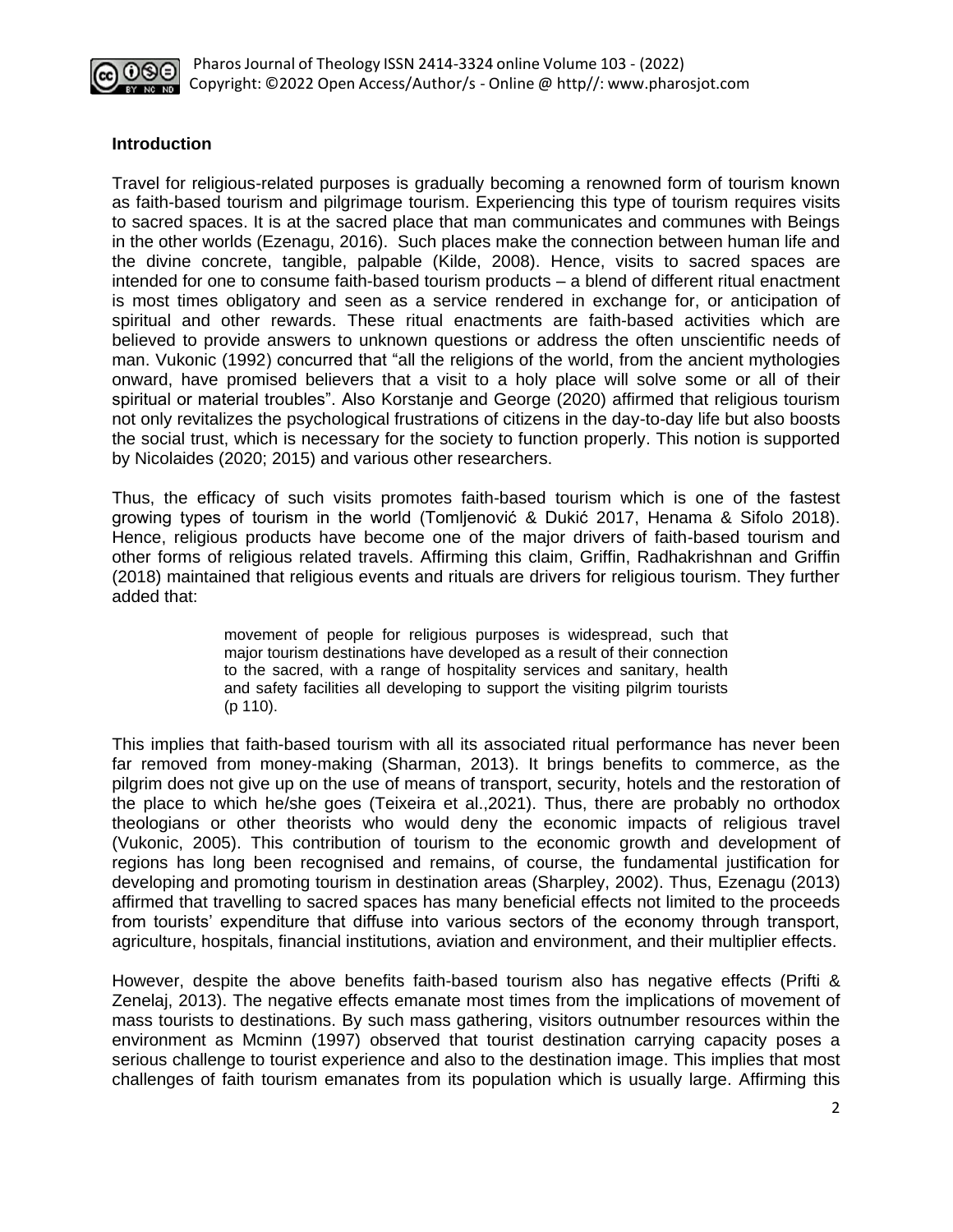

assertion, Henama and Sifolo (2018) stated that in the world over 25% of the travelling public are interested in faith tourism. When one adds to this the number of people who travel for faithbased activities such population usually outnumbers available facilities. Nicolaides and Grobler (2017) assert that tourism is regularly analyzed as an expression of human behaviour and thus where people go and why they travel there is worth investigating. Tourism marketing and promotion is reflected upon as an essential aspect for successful tourism development. Consequently, all tourism traffic, both local and international, for a wide range of purposes including religious and spiritual purposes, has increased significantly.

Therefore, the main focus of this study is to examine the challenging factors of faith-based tourism in three selected sacred spaces of south-western region of Nigeria; a nation where faith tourism has become a big business. Attesting to this claim, Janson and Akinleye (2015) observed that visiting prayer camps in Nigeria as a means of solving problems related to health and wealth is practiced on a grand scale. With the growth in this trend of touristic movement, sacred sites are gradually opening up to tourism development in Nigeria (Ezenagu, 2018). Hence, the study purposively selected the three renowned sacred spaces, each representing one of three religions practiced in the country. To study the challenging factors militating against the growth of faith-based tourism of the above sacred spaces, this study adopted ethnographic research method.

## **Empirical review: Challenges of faith-based tourism**

The term faith tourism is sometimes used as a synonym for religious tourism (Staus-berg, 2011) or pilgrimage tourism (Nicolaides, 2014). In other words, religious or faith-based tourism refers to travel to a specific location or destination, during a specified time of the year, to either observe or participate in some religious rituals according to ones belief (Kasim, 2011). As mega events, religious tourism follows a bunch of rituals which should be carefully performed (Korstanje & George, 2020). Visitors of this form of tourism immerse themselves in these ritual performances at sacred spaces. Such spaces according to Vukonić (2006) are considered holy, and their holiness is a result of an event that took place there and or, as a place of worship for hosting sacred events or for guarding sacred relics. Therefore, sacred places are behavior settings whose meaning arises from the behaviors that occur there, and the uses and religious practices make the place sacred (Levi & Kocher, 2010). Therefore, "sacred sites attract an amalgam of visitors who simultaneously seek spaces for acts of worship" (Morpeth, 2011) in ritual performance and are the means with which worshippers connect with the sacred resources (Shinde, 2021). Such performances answer the question why sacred spaces are always overcrowded. It also explains why sacred spaces are increasingly turning into popular tourist destinations. Religious pilgrimage tourism is intended to meet the need for spirituality arising out of a highly secular global society and is loaded with great personal spiritual and also metaphorical meanings (Nicolaides, 2014).

Hence, tourism destinations are developing at increasing speed as a result of their connections to sacred people, places and events (Romanelli et al.,2021). This development of sacred spaces into tourist destination cannot be over-emphasized. It has in great measure transformed the GDP and economy of many sacred destinations but not without consequences. Buttressing this claim, Yu and Egger (2021: 231) stated that "while revenue generated through tourism activities directly contributes to a country's GDP, negative consequences emerge from the high number of visitors over a period of time". On this, Timothy and Oslen (2006: 12) stated that mass tourism to sites of religious significance has caused some structures to be closed owing to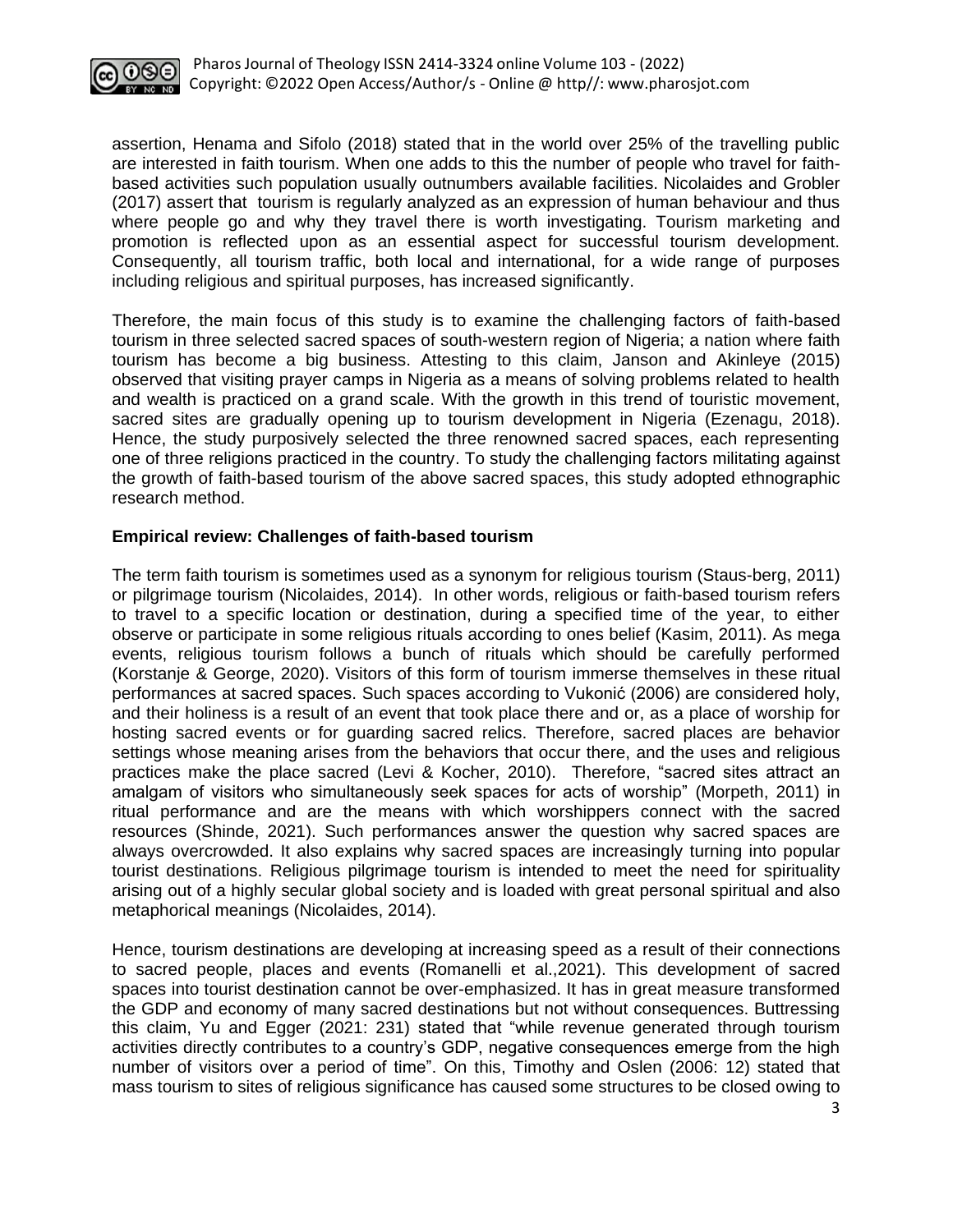

mismanagement and overuse. Also, Harveen and Amit (2020: 88) emphasized that "…these days, visitors to almost all religious sites face common issues such as parking problems, long hours waiting in queues, strict security arrangements, lack of infrastructure facilities or services, unhygienic surroundings which dilute their sacred experience". Shackley (2002) observed that the above challenges arise from the excessive number of visitors to sacred spaces which consequently diminishes the quality of visitors experience by excessive noise, and crowding. Levi and Kocher (2010) added that not only overcrowding but also inappropriate tourist behavior disrupts people's experience of place. Hence, Olsen (2006: 108) affirmed that:

> overcrowding, whether consisting of mainly tourists or pilgrims, can have a detrimental effect on the built and natural environment through vandalism/ graffiti, theft, accidental damage, general wear and tear, microclimatic change, graffiti, and litter. Each of these physical impacts diminishes the experience of religiously motivated and other visitors, and in some extreme cases can potentially lead to the site being unable to retain its original functions.

In view of the above, Page and Connell (2009) concurred that one of the factors militating against the consumption of this form of tourism is overcrowding. This happens when the volume of tourists exceeds the capacity of an environment. An example is the September, 2015 stampede in the City of Mina, Saudi Arabia. It is one of the many instances of improper crowd management. The stampede ensued following the popular symbolic ritual of "Stoning of the Devil" rite where all participants throw seven stones each at the three pillars of Jamarat, representing Satan in the City of Mina. Shinde (2012), who examined the implications of overcrowding of religious tourists in the town of Vrindavan, noted that the high demand for services by faith participants depletes the town's resources because the available infrastructure has not kept pace with the burgeoning population. For Orbasli (2000) overcrowding, traffic and parking, insufficient services and infrastructure and the loss of tradition are major challenges of tourism in historic towns. Yu and Egger (2021) also concurred that negative consequences emerge from the high number of visitors over a period of time although tourism activities generates revenue and contributes directly to a country's GDP. They concluded that overcrowding of tourist sites through day visitors are considered as the precursor of 'overtourism'. Buttressing these consequences of overtourism or overcrowding Shackley (2008) observed that many sites, especially in India, are suffering under the weight of increased visitor numbers, within an infrastructure which is unable to cope. It also leads to a decline in the quality of life of residents and worsens tourist experiences (Yu & Egger, 2021).

Another challenging factor of faith-based tourism products are the seasonality nature of the activities. Buttressing this issue, Berhanu (2018: 13) stated that the "tourism industry is seasonal in its very nature…there may be high tourist flows in one period and the opposite at other times. This seasonal nature of the industry…has both off or low and peak or the high season could be considered as both an opportunity and a challenge".

In other words, faith-based tourism is bound to certain seasonality, although some sacred spaces can be visited throughout the entire year yet its activities are slated for auspicious seasons. This seasonality affects the sustainability of faith and economic activities within the region. Consequently during the peak period many businesses flourish as Collins-Kreiner and Wall (2007) observed that after the peak period, on the other days of the year many facilities are closed because the capacity is very low. As a result, this closure during off peak season means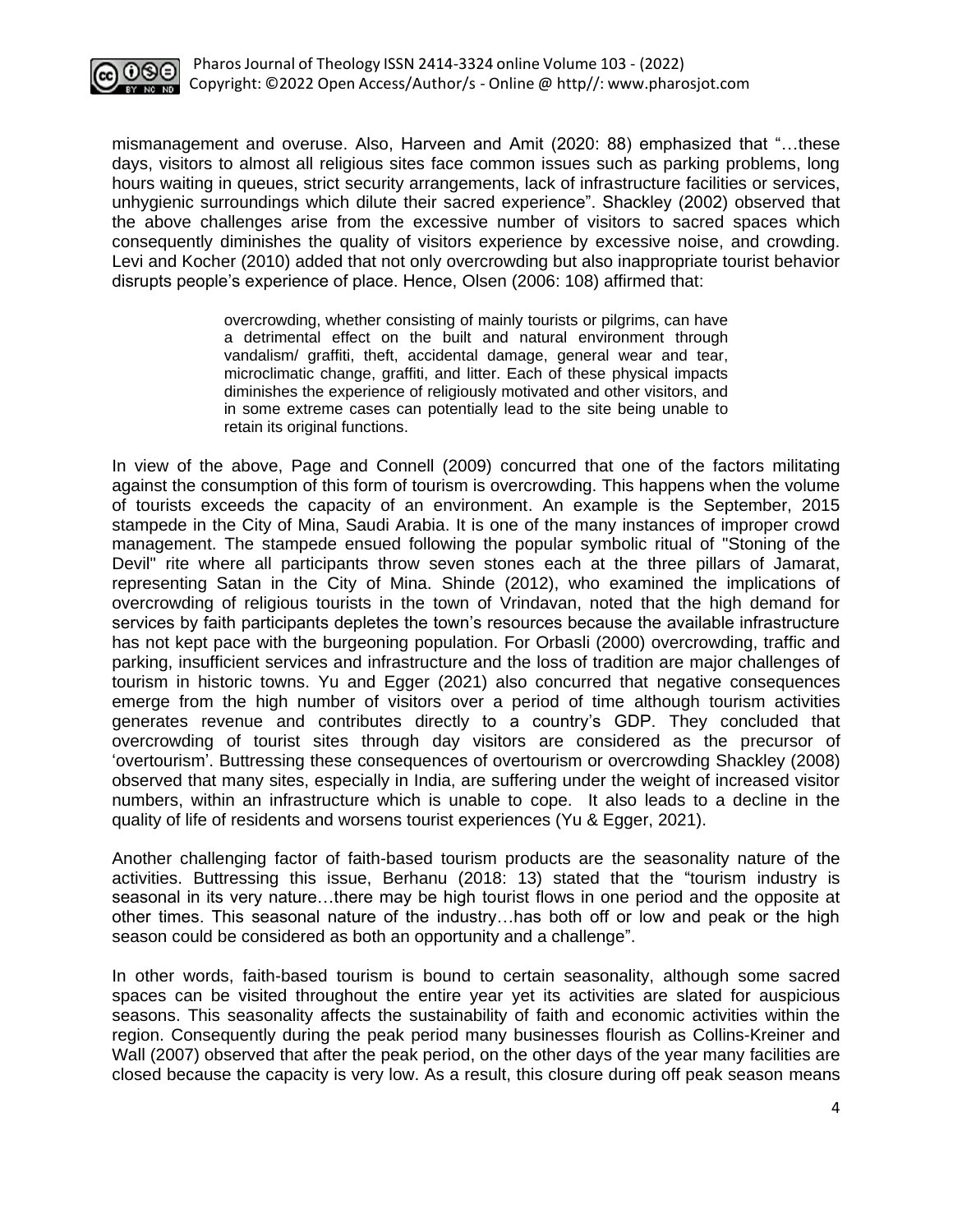

that income is low for those dependent on tourism related businesses. Although the high season may bring the opportunity to generate significant revenue from tourism, the economic gain is not sufficient to allow an income which will support individuals and the economy throughout the year. With seasonality, the numerous employments offered by tourism industries end up as ad hoc jobs which begins and ends with a season.

However, despite seasonality, faith-based tourism products that have become too big and too exposed to the outside world may run the risk of commodification, and could lose its authenticity and uniqueness (Kasim 2011). Morpeth (2012) buttressed that high-profile sacred sites have the challenge of maintaining and upholding a sacred mission, whilst concurrently operating as a major tourist attraction. Thus, commoditization of faith-based activities and the attendant loss of the spiritual essence of an event is one of the challenges to grapple with. Digance (2006) stated that in countries around the world, religion and its associated sites, ritual, festivals, and landscapes are seen as a resource that can be transformed and commodified for tourist consumption. However, this might lead to the loss of its spiritual fabric which is the major attraction. Oakes (2010: 52) stated that the "Tiaoshen masked ritual of some Chinese communities earlier performed over a several-day period during New Year's celebrations… to invoke heroic ancestors, legendary warriors, and protector deities to exorcise communities of evil spirits and entreat the gods' blessings for good harvest and fortune in the coming year, as a typical example of the commodification of religious rituals". He stated that Tiaoshen was later transformed to Dixi, and consumed on demand. Consequently, Dixi is now performed not once or twice a year to cleanse villages of malevolent powers, but also many times a day - in quick fifteen-minute versions - to generate income from tourists and promote Guizhou culture to the world. In other words, performing Dixi is no longer an obligation to the ancestors but to the nation, and to the tourists who consume them (Oakes, 2010). Therefore, to avoid this loss of spiritual essence, Kasim (2011) suggested that religious events and ceremonies as tourism products must be guided by a sense of understanding about the real purpose of the event.

Furthermore, limited facilities within and outside sacred spaces also impacts negatively on faith tourist's experience as Harveen and Amit (2020) stated that public facilities such as resting places, toilets, pipe borne water, garbage bins, general cleanliness and hygienic surroundings have a positive impact on tourist experience. Timothy and Oslen (2006: 96) observed from their study that the "…facilities inside the shrine grounds are limited in number and always exceeded by the number of private-sector firms operating outside and around the shrine to cater to the needs of visitors". In other words, insufficient facilities impede the consumption of faith-based tourism products. Ashikodi (2011) also affirmed that inadequate infrastructure is a major impediment to the growth of tourism destinations in Nigeria. The unstable electricity power supply, according to Mbanefo (2016), is one of the major causes of low investment in the accommodation sector.

Furthermore, sacred spaces not only lack sufficient facilities, but the poor state of most available facilities negatively impact tourist experiences. Harveen and Amit (2020) affirmed that the effective maintenance of facilities is one of the many elements which add to the overall spiritual experience of tourists. From their study it was observed that "sacred pool lacks maintenance; the hawan kund (container for sacred fire) is deteriorating in appearance; the sacred gates are rusting, these and other evidence of neglect hamper the pilgrim experience" (p 94). However, this lack of facilities maintenance culture is prevalent in many tourist attractions especially in Nigeria. According to Ukabuilu (2009), lack of maintenance of monumental sites is a major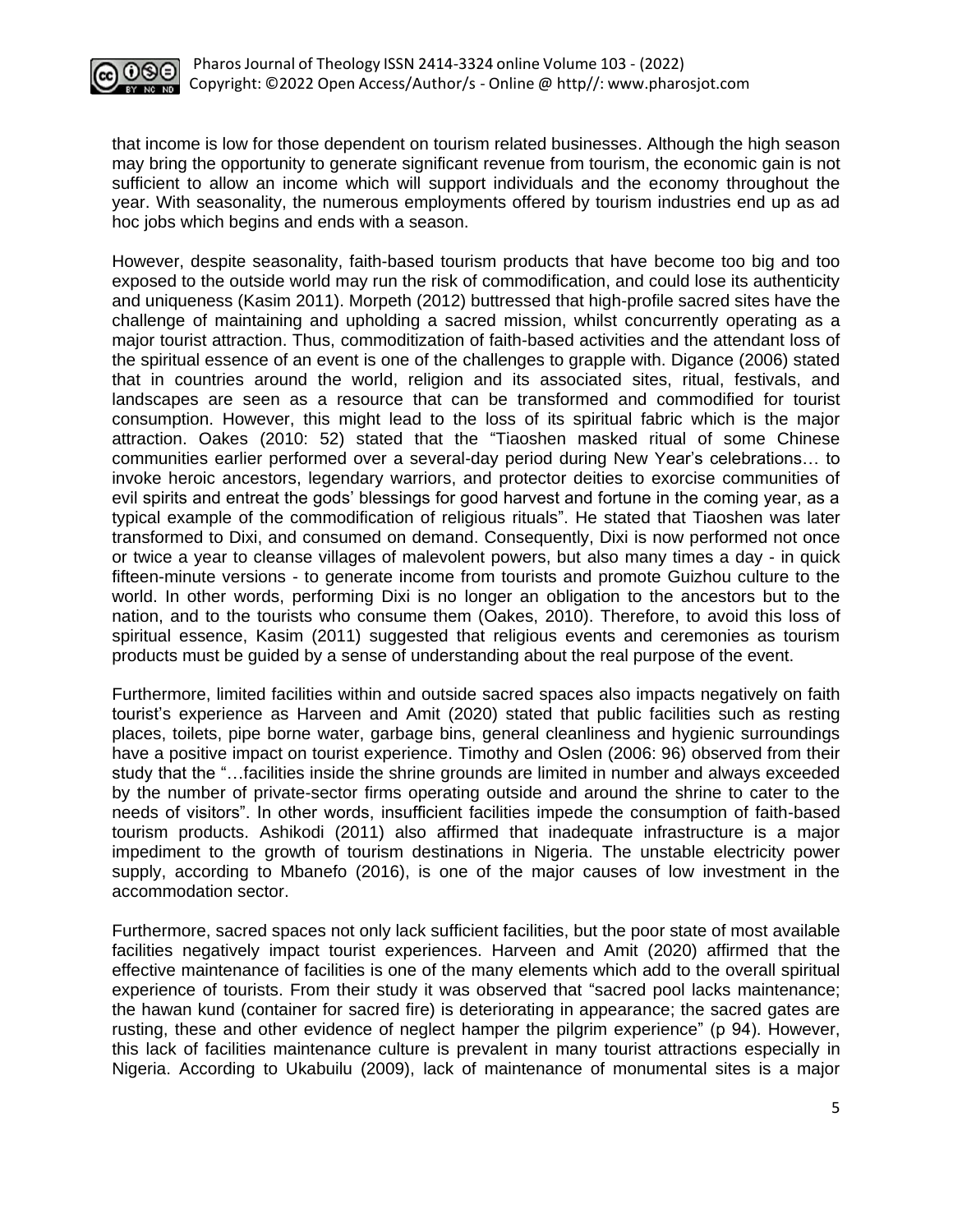

constraint to the development of tourism destinations in Nigeria. Faith tourists would love to consume religious products in the growing sacred places in Nigeria, but are constrained by their deplorable physical state due to neglect. In Osun sacred grove, maintenance of religious structure is not consistent as a result many of the religious relics that attract visitation have been left to dilapidate. This is applicable to many of the attractions managed by the government. One such place is the Confluence Beach Hotel Lokoja that has been poorly seemingly mismanaged by the government agency charged with the responsibility because many of its facilities are in dire need of maintenance (Ezenagu & Umarr, 2017).

Also, the issue of insecurity, especially the danger posed by Boko Haram, an Islamic extremist sect, unknown gunmen attack and Fulani herders-farmers clashes in Nigeria threatens the consumption of tourism products (Ezenagu, 2018). Santana-Gallego and Fourie (2020) affirmed that terrorism is the main security threat affecting tourist arrivals to Africa. This is because "terrorists may attack with little or no warning, targeting tourist locations, transportation hubs, markets/shopping malls, local government facilities, hotels, clubs, restaurants, places of worship, parks…sporting and cultural events, educational institutions, airports and other public areas" (Afanasiev et al.,& 2020: 70). With the incessant attack of terrorist and unknown gunmen on public sites including sacred spaces, the country has been divided into safe and unsafe destinations. As a result; many foreign nations have, at one time or another, placed a travel ban on Nigeria. The United States of America placed travel warnings on Nigeria in the wake of the destructive activities of Boko Haram. The Foreign and Commonwealth Office (FCO) issued warnings that people should avoid public gathering which are one of the major targets of the Boko Haram sect (Smith, 2014). With this high level of insecurity, many international faith tourists have continued to shun Nigeria as an area of visitation for faith activities. Onyedika-Ugoeze and Taiwo (2022) reported that records have shown that terrorists have destroyed or partially damaged no fewer than 13,000 churches and 25, 000 mosques as at last count in the country. With such targeted destruction, tourism activities in sacred spaces face the challenge of insecurity which indirectly affects visitors' experiences.

# **Contextual overview of the study area and faith-based tourism products**

The three sacred spaces (Redemption Camp, Osun Osogbo sacred grove and Nasrul-Lahil-Fatih Society – NASFAT Camp) under study are located in the south western region of Nigeria. Each of the selected sacred spaces host one of the three major religions of Nigerians. Osun Osogbo sacred grove of African traditional religions is located in Osun state while Redemption Camp of Christian religion and NASFAT camp of Islamic religion are located along Lagos-Ibadan expressway in Ogun state. The entire Lagos–Ibadan highway corridor is occupied by more than twenty different religious prayer grounds and has succeeded as a stage for the performance of public religiosity, earning it the moniker the 'spiritual highway' (Ukah, 2014; Janson & Akinleye, 2015).

# **Redemption Camp (Holy Ghost festivals)**

Redemption Camp – RC, a sort of sacred space is an outpost of the Redeemed Christian Church of God (RCCG) located on Kilometer 46 of the 120-km (75-mile) Lagos–Ibadan Expressway (Osinulu, 2014; Ukah, 2014). This camp is arguably the largest physical environment dedicated to the production, circulation, and consumption of religion in Africa.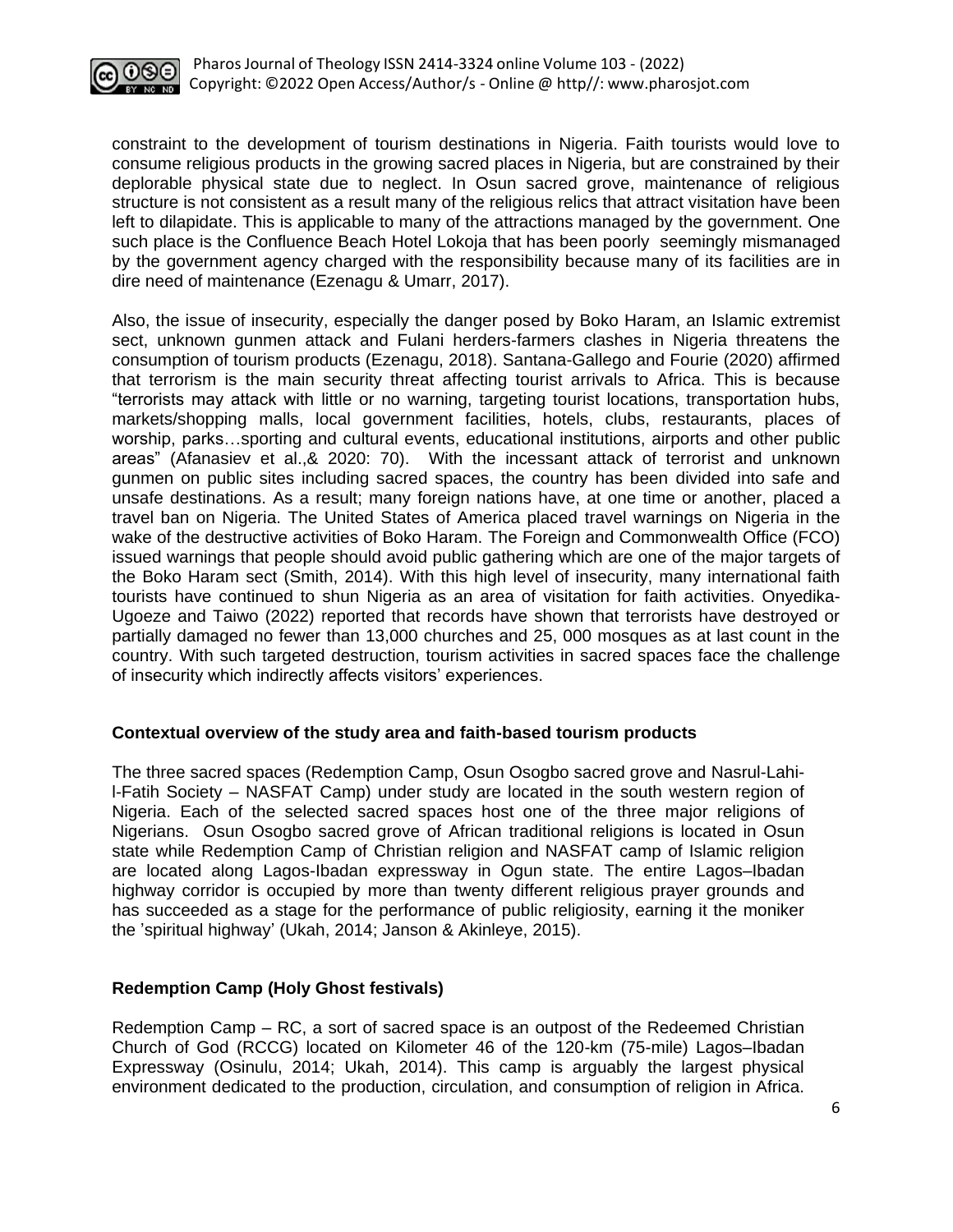

The camp is a ritual facility that draws several million worshipers each year (Ukah, 2014). It was primarily established in 1983 to host all the faith-based tourism products of RCCG generally known as Holy Ghost festivals. These festivals are according to Osinulu (2014):

> …the Holy Ghost Service (HGS; held on the first Friday of every month save December), the Annual Convention (typically held in the second week of August), and the Holy Ghost Congress (HGC; … held in the third week of December). Of these three, the Holy Ghost Congress and the Annual Convention attract the largest crowds because they are annual events, whereas the Holy Ghost Service is held monthly (p.117 – 118).

The origins of these events are said to be by divine inspiration and revelation to the RCCG leader, Pastor Enoch Adejare Adeboye fondly called Daddy GO (General Overseer). The Holy Ghost Congress according to Pastor Tunde, is an exciting Holy Spirit charged festival divinely revealed to Pastor Adeboye which commenced in 1998 as a one-day and night vigil but is today a six-day affair since 2002 (pers. comm. 2018). Another major ritual performance of RCCG is the Holy Ghost Convention which according to Mr. Henry, head of ushering RC "marks the end of Redeem Christian Church of God calendar year and the beginning of another. It is an important spiritual activity of RCCG which tells the story of the founder of the church with God (pers. comm. 2018). The third major festival of RCCG is the Holy Ghost Service. This event according to Mrs. Okunlol, is an all-night miracle service which holds on the first Friday of every month at the Redemption Camp. As we were told by Daddy GO the Holy Ghost Service started in March 1986 as a divine birthday gift from God. For this reason, the Holy Ghost Service of the month of March, is tagged "Holy Ghost service March Special (pers. comm. 2018). The common ritual activities of these events include the following, a wide variety of Christian musical ministrations, seminars, workshops, preaching and biblical teachings, blessing of mantles (ritual objects) anointing, healing, communion services, deliverance prayers and above all prophetic ministrations. Unique to Holy Ghost Convention are the following activities: inventory of church annual activities, graduation ceremony of students from Redeemed Christian Church of God Bible College, ordination of clerics, and appointment into new clerical offices. In view of the above ritual activities Ukah (2014) stated that RC is a sacred space where angels guard and home for the production and circulation of miracles. These activities translate to faith-based tourism products attracting mammoth crowds to the sacred space.

# **NASFAT camp (***Tahajjud* and *Lailatul Qadr*)

*Nasrul*‐*Lahi*‐*il Fathi* Society of Nigeria – NASFAT's prayer camp, also known as NASFAT Islamic Centre, is being projected as a model city for Muslims (Janson, 2020). NASFAT is an Islamic organisation with spiritually refreshing faith-based tourism activities/products. This camp was established in 2000 to accommodate the increasing population of participants to its regular prayer rituals especially *Tahajjud* and *Lailatul Qadr*. This large prayer camp ground was allocated on a wide expanse of land along the spiritual highway at Mowe-Ibafo on the Lagos– Ibadan Expressway (Obadare 2016; Adetona 2012). It is primarily designed to host certain faithbased activities otherwise faith-based tourism products of Islamic religion.

This camp setting generates a palpable experience of the divine presence as a result of the sensational religious practices (Ibrahim, 2020). These ritual performances especially *Tahajjud* and *Laylatul Qadr* were initiated to meet the varying spiritual needs of man in the society. Adetona (2012) stated that *Tahajjud*'s aim is to provide NASFAT members with problem‐solving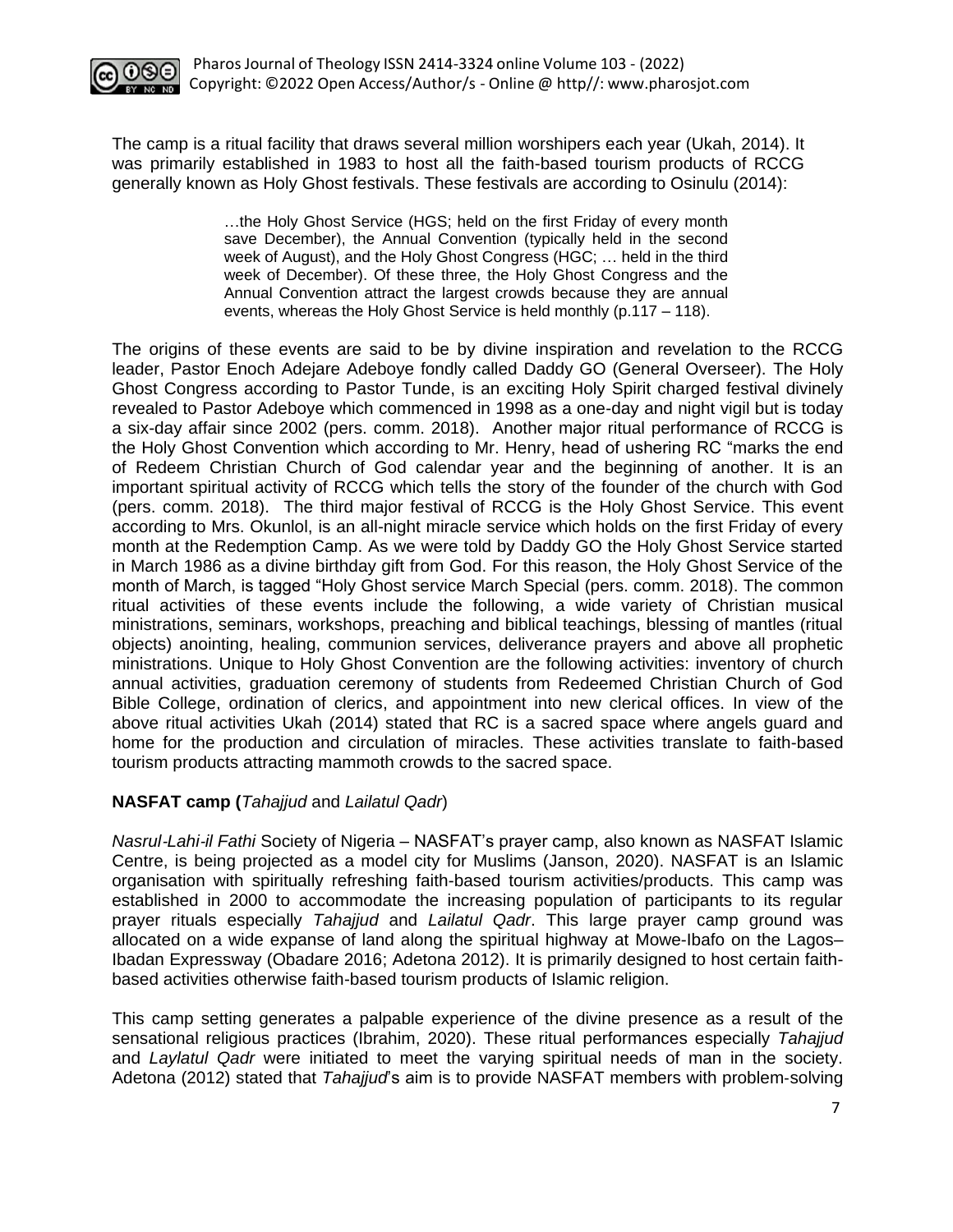

or healing means consequently often attracts thousands of worshippers, including Christians, waiting for 'miracles' to happen in their lives. *Tahajjud* ritual performance is an all-night vigil with prayers. Ibrahim (2020) observed that:

> nasfat holds *tahajjud* prayers, or night vigils, during the night of every first and third Friday of the month for purposes of sustaining spiritual rejuvenation... The prayers consist of long performances of *nawafil*, or supererogatory ritual prayer, and varieties of melodious recitation led by the chief imam and his assistants (p.91)

Another ritual performance of NASFAT that attracts thousands of participants to the camp is *Laylatul Qadr* – A Night of Majesty observed in the Ramadan season. The *Laylatul Qadr* is one of the nights during Ramadan when the first verses of the Qur'an were allegedly revealed to Muhammad (Janson, 2020). Ibrahim (2020) describes it as "…a special night on which God pours out his blessing, mercy, and forgiveness. It occurs on any day during the last ten days of Ramadan, but it is most likely to take place on the twenty-seventh day of the month" (p. 91). According to Mr. Salami "the month of Ramadan is the most blessed month in which the Qur'an itself was sent down to Muslims. The night on which it was sent is known as *Laylatul Qadr –* Night of Majesty. It is one of the holiest and most blessed nights of Islam. The night the Quran was sent is one of the odd nights on the last ten days of Ramadan called *Rakat"* (pers. comm. 2018), He further buttressed that the actual night of Night of Majesty, Allah has concealed from people thus only the devoted shall discover it by their relentless ritual worship. For this reason the main activity that makes this night unique is the observance of numerous ritual prayers offered from dusk to dawn.

# **Osun Osogbo sacred grove (Osun Osogbo festival)**

Osun Osogbo sacred grove is the biggest and one of the surviving sacred groves and rain forests in Yoruba land (Ezenagu, 2020). The grove is a large area of undisturbed primary forest along the banks of Osun River which covers about 75 hectares of land and, it is a typical example of a true primary rainforest that is fast disappearing in the West African Sub-region and one of the few vestiges of the rainforests in Nigeria (NCMM, 2004). The longevity of the grove is attributed to its cultural relevance to the Yoruba of South-western Nigeria. The continuity of this cultural process made the grove a symbol of Yoruba identity. To protect this identity it was declared a National monument in 1965 by National Commission for Museums and Monuments – NCMM and in 2005 enlisted as world Heritage Site by UNESCO.

However, the major spiritual and cultural relevance of the grove is the Osun sacred River. The sacredness of the grove is attributed to the deity, Osun goddess, and the preference of the grove is her abode with evidence of her liquid body (Osun River) flowing therein (Ezenagu, 2020). She is one of the Yoruba pantheon of gods and a spiritual guardian of Osogboland. The River is her point of contact, interaction and the seal of her covenant with the people of Osogbo. The product of her relationship with Osogbo people is the Osun Osogbo festival celebrated in the sacred grove. The event is a two long weeks of traditional activities that have never ceased to attract people from across the globe. The activities commence with *Iwode Osun* a two week long event preceding the commencement of Osun Osogbo festival. The activity entails the announcement of the on-coming Osun festival to the people. Once awareness for the event has been created this is followed by the the ritual washing of all the paraphernalia of Osun known as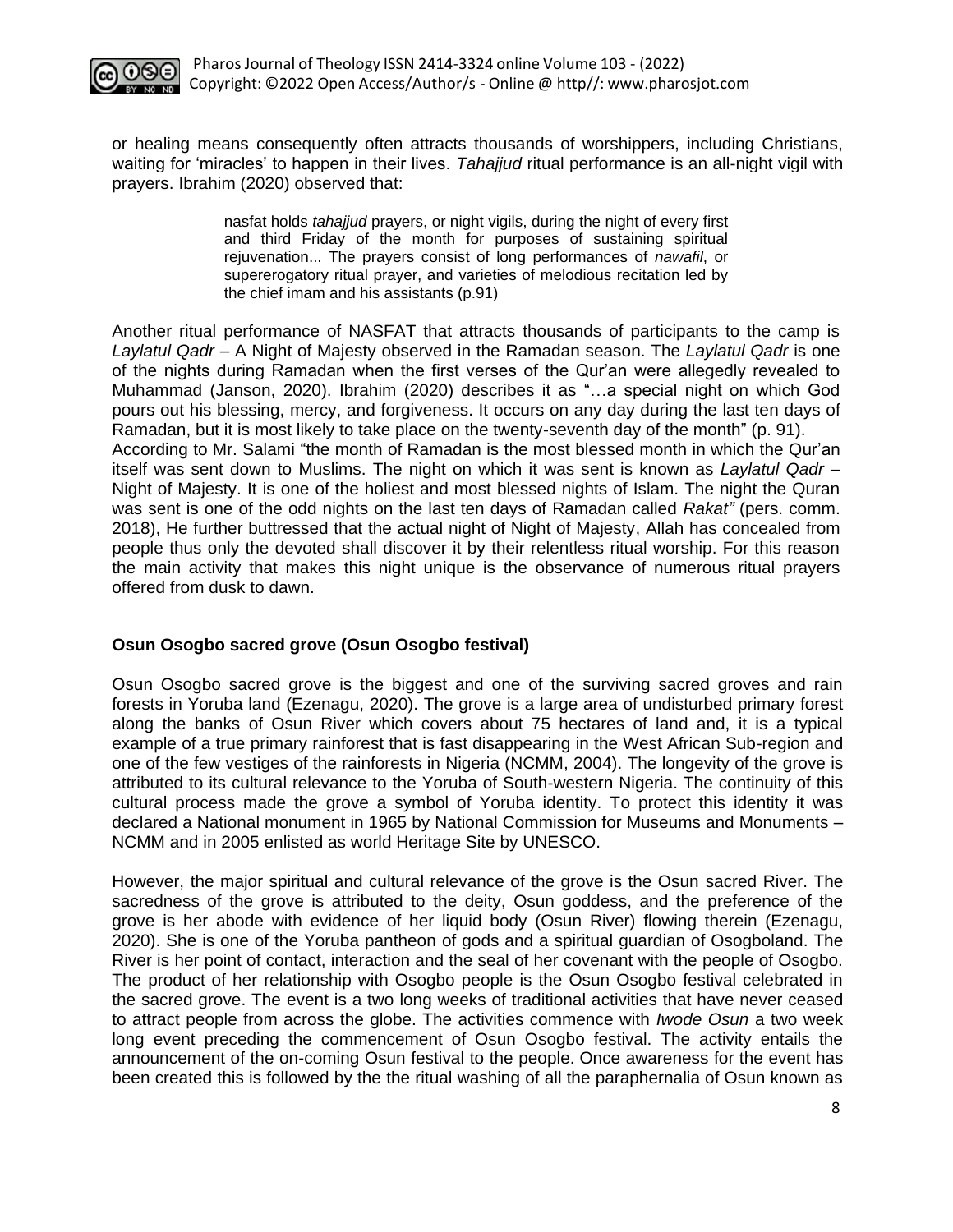

*Ikunle Osun***.** Concerning this ritual activity, a devotee (pers. comm. 2018), said the washing also includes the paraphernalia of worship of other deities with altars inside Osun palace shrines like *Obatala, Ogun* etc. using sacred leaves (*ewe orisa*). All the washed paraphernalia are displayed in the Osun palace shrine for devotees and visitors to appreciate it with praises. Hence, with objects ready for the numerous rituals ahead, the event is officially declared open on a Monday with *Ìwópópó* activity. This ritual according to Ayomide (an Osun drummer) involves a public procession of our ruler, his wives, all royal officials, Iya Osun, devotees and visitors to a street where the ruler welcomes all to another Osun festival (pers. comm. 2017).

Once the event has been declared open, the next is the ritual dance of the entire Osogbo community around a scared sixteen-point lamp **(***atupa Olojumerindınlogun***)** on a Thursday. This is the legendary magical lamp which one of the founding ancestors (Olutimehin) of Osogboland was said to have seized from some spirit beings. This wise, Osunkolabi (pers. comm. 2017), narrated as follows: Olutimehin, a great hunter while on an expedition on a certain day in the night saw some spirit beings – ewi dancing around a lamp with 16 light burners. Because of the mystical nature of the lamp he went into their mist and ceased the lamp from them*.* After the ritual dance is the *Ojoajo- Oba* **–** Ataoja committee's day. Concerning this activity of this, Mr. Odeyemi (Osun devotee) said: this day is reserved for royal entertainment (pers. comm. 2018)*.*

The next ritual activity is *Ibori iboade* as Osunkolabi (pers. comm. 2017), said it is a form of sacrifice performed for the destiny of the ruling Ataoja using the crowns and other royal paraphernalia of deceased Ataojas of Osogboland*.* This sacrifice is performed to maintain the communion between the living and deceased Ataojas. After the ritual involvement of the deceased Ataoja for the success of event, the next activity is the ceremony in appreciation of the living past arugbas (sacrifice bearer) for their services on a day called *Ijo arugba* **–** Arugba's day. After the arugba berth, comes *Ayaba Isale* ceremony. This ritual according to Osunkolabi (pers. comm. 2017), is a ritual performance which takes the pattern of *ibori iboade*, but in this ceremony we appease deceased (sic) royal wives of past Ataoja. Iya Osun performs the ritual beseeching them to assist in the upcoming event.

The next activity is the spiritual fortification of arugba for the task ahead known as *Idafa Arugba***.** It takes place on the eve of the final sacrifice and the rituals are performed by an Ifa priest and Iya Osun. The next is *Ojo Osun*. This is the day arugba carries a sacrifice to Osun goddess in the sacred grove in a procession followed by all including the king. The Arugba is dressed in traditional regalia, her head covered with a cloth decorated with cowries (*aso ofi*) to conceal both the calabash (*igba* Osun) and her face. Two lobes of bitter kolanut are stuck into her mouth to prevent her from talking. Thereafter, the procession to the sacred grove commences. As the people proceed to the sacred grove prayers are offered at certain sacred spaces. During such prayers the people snap their fingers and make a circular sign above their heads rejecting and averting evil omens.

Once inside the sacred grove the *Igba* Osun is taken inside the shrine while all await the arrival of the Ataoja to complete the ritual. To complete the ritual the Ataoja wore the veiled crown and proceeded to commune with Osun goddess inside the shrine. With the completion of this ritual Iya Osun gathered all the food gifts items in a bowl which *Iworo* (priest) carried to the river bank and then poured the sacrificial items into the river to spiritually charge the Osun River for use by the participants. The last ritual performance to end the festival is an assemblage of all Osun devotees and visitors again at the sacred grove to appreciate the goddess on *ikoeserodo* day**.**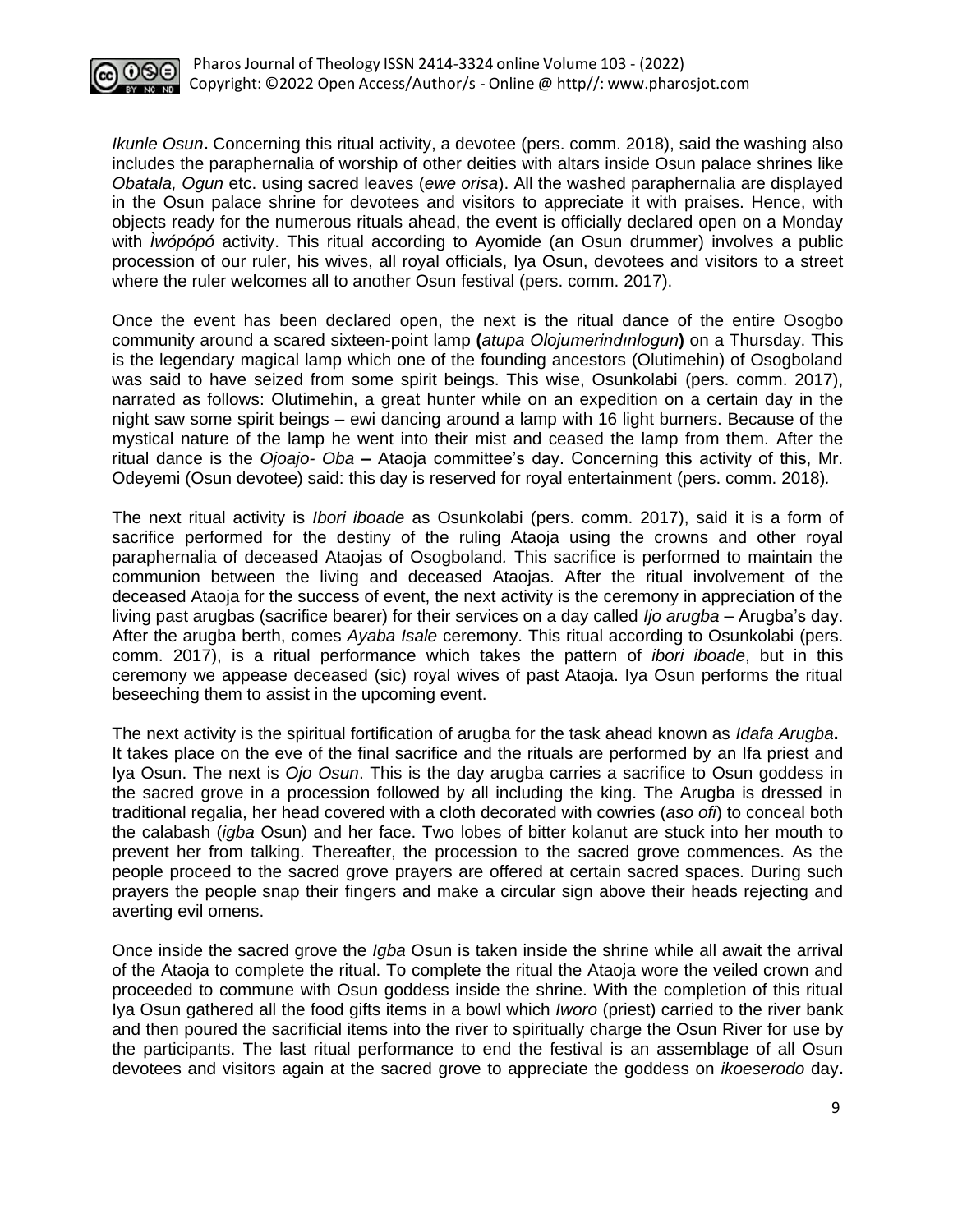

This concluding Osun ritual takes place five days after the sacrifice to Osun goddess at the River bank where Iya Osun jingling the Osun brass bell blesses the people.

#### **Methodology**

The study employed an ethnographic research method using the instrumentality of semistructured interviews, direct observation and focus group discussions. The research was conducted in 2016 through 2018.The informants were purposively selected and consisted of faith tourists, ritual actors, host communities and owners of business enterprises in the study areas. The above persons were selected based on their knowledge and understanding of the subject matter. Having purposively selected the population for the study the sample size comprised 40 persons. For the focus group discussion, three sessions, consisting of a maximum of five persons were conducted in the three locations. The researchers observed faith activities at the destinations through self direct participation in the events. During such events certain faith tourists were purposively selected and interviewed although most participants interviewed withheld identities for personal reasons. The focus group discussion was administered specifically to local entrepreneurs at each destination. All the questions asked focused on the informants' perceived challenges of faith-based activities at the destination. Data collected were analysed descriptively.

#### **Thematic data presentation: challenges of faith-based tourism in selected sacred spaces of south western**

The challenging factors recorded here were elicited from views of tourism service providers, faith tourists and direct field observations by researchers at the respective sacred spaces. The challenges are discussed below:

#### **a. Overcrowding of Sacred spaces**

Overcrowding is one of the major challenges of faith-based tourism because of the large gathering it tends to attract. Such large populations, many a times exceed the carrying capacity of the camp ground. Attesting to the above fact, one of the respondents at the focus group discussion in Redemption Camp responded as follows:

> …too many people attend Holy Ghost festivals. And this large number of people is difficult to manage. In fact, the camp is usually overcrowded. With so many participants one can barely enjoy the spiritual essence of the event. As the camp ground is littered with waste, noises everywhere especially from road side traders, in the midst of the crowd some of us lose our personal belongings just name it. So at the end many things distract us from being spiritually alert (pers. comm. 2017).

To further buttress the effect of overcrowding, Miss Temilade, a faith tourist at Redemption Camp complained that:

> … many of the faith tourists refuse to follow and abide by the camp rules. For instance, look around inside this auditorium you see people littering the whole place with empty water cans, beverage bottles, nylon name them. Food vendors do not even help matters as they sell wares inside the auditorium despite the fact that they know the rule. Such things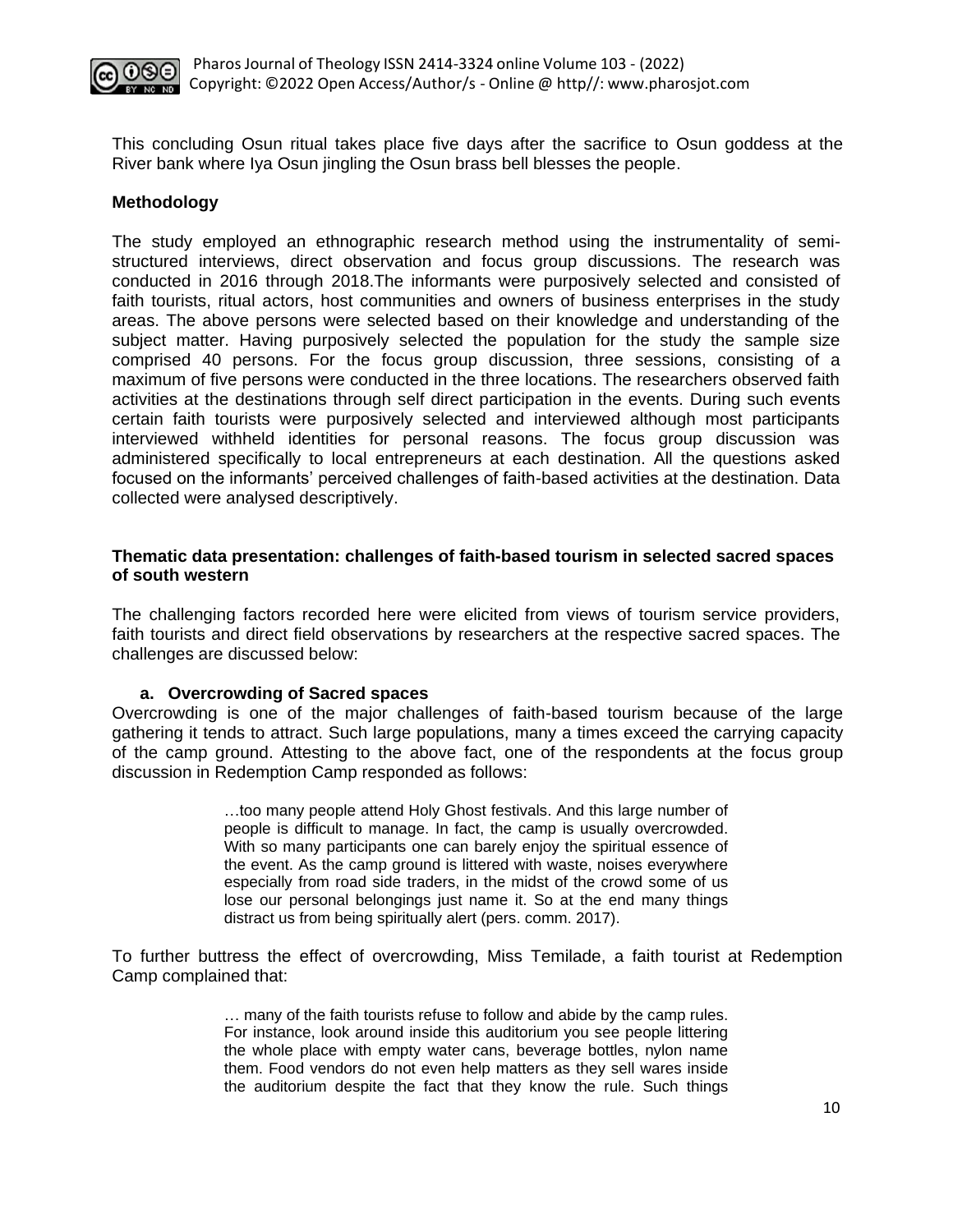

should not be seem in a place of prayer if only there are adequate control measures (pers. comm. 2018).

Findings from Osun sacred grove site also revealed that overcrowding contributed to the depletion of numerous wildlife resources in the grove. The focus group discussants concluded that the disappearance the grove's commonly seen animals such as black and white throated monkeys, birds, reptiles and other animals are as a result of the noise emanating from the population of faith tourists. Also Mr Adesina (NCMM Osogbo) affirmed that:

> …the Osun Osogbo sacred grove in past few decades was teeming with wildlife before the endorsement of World Heritage status. However, with the new status came increased population of faith tourists and consequently the disappearance and or possibly the migration of most of the wildlife to other forested regions (pers. comm. 2017).

Also, at the NASFAT camp the many of the faith participants detested the consequences of overcrowding especially its distraction during the important rituals.

#### **b. Insufficient infrastructural facilities**

Direct observation revealed that the population of visitors greatly outnumbers the available infrastructures at the sacred spaces. Commenting on the insufficiency of facilities at Redemption camp, one of the faith participants (name withheld) said:

> Daddy GO on seeing the mammoth crowd in 2015 August Holy Ghost Convention struggling for virtually everything, including seat in auditorium announced that foreign delegates from other continents should stop coming to Nigeria for Holy Ghost Convention as the same programme will hold henceforth in UK and US. Even with this arrangement, population grows at each event. That is the reason why Daddy GO commenced the building of the new auditorium proposed to accommodate about 12 million people at a seating (pers. comm. 2017).

In Redemption camp, the inadequacy of accommodation infrastructure can be vividly explained from the report of interviews with a staff of Christ Redeemer's Ministry who said: "As at 2017 there are about 3000 rooms on lease to visitors excluding Redeemer's University student hostels and the VIP villas which is only given out to international and special guests from Nigeria" (pers. comm. 2017). This factor as observed greatly affects participation in the ritual performance at the camp. As one participant narrated:

> …coming here only to be told that there are no available rooms, is not really pleasant. As a result one is forced or resort to sleeping in the auditorium with children; it is a difficult arrangement. However, knowing the spiritual benefit of the event, I sometimes do not mind where I sleep (pers. comm. 2018).

The effect of insufficient accommodation made it impossible for the Chalets in Redemption camp to accommodate thenew customers thereby discouraging their participation. The researcher witnessed the following act in the responses of a receptionist in "All Sufficient Chalet" during the August 2016 Convention. A new customer walked in to book a room for the December 2016 Congress and was told that all available rooms have been fully booked. The researcher was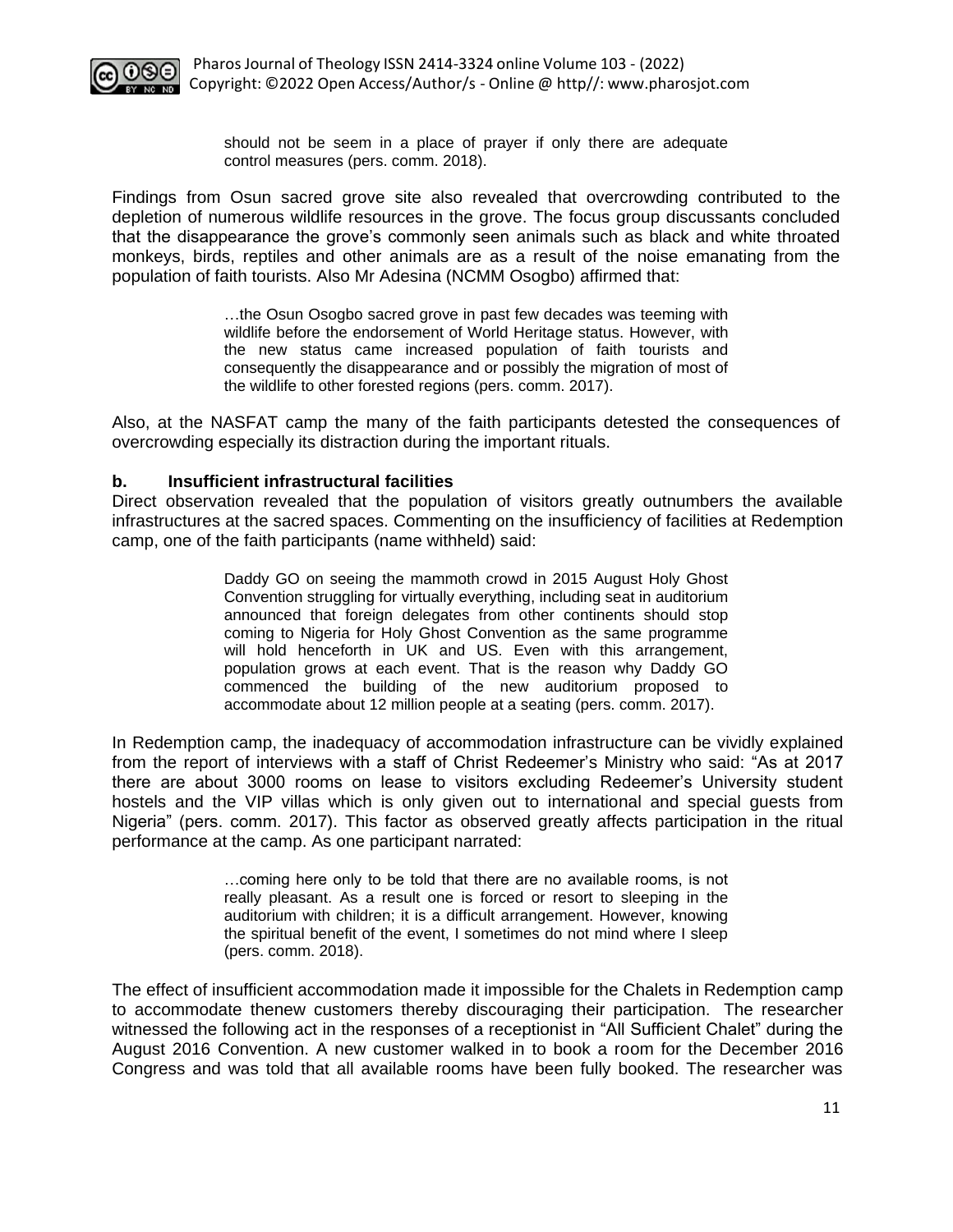

shocked to hear that by August, 2016 all the rooms in the chalet were already fully booked for an event scheduled for December 2016. When the researcher asked the receptionist how, she replied:

> …our rule says that we should give priority to old regular customers during any Holy Ghost festival. For this reason, we neither book nor reserve room for new customers since our room unit supply is lower than demand. So we reserve rooms first for our regular customers, if for any reason the customer fails to show up then we lease out the room ((pers. comm. 2016).

Consequently, many of the faith tourists end up lodging in the auditorium throughout the duration of the event subsequently inconveniencing and distracting others spiritually. Furthermore, the independent restrooms strategically positioned all over the Redemption Camp sometimes seem inadequate compared to the crowd at the event as it witnessed by the long queue at the restrooms areas.

In NASFAT camp there is no accommodation infrastructure inside the camping ground. In view of this, Sergeant Azeez is of the opinion that since faith tourists like those of Hajj (Saudi Arabia) left the comfort of their homes to seek spiritual succor at the camp ground they should not seek after comfort but rather seek Allah. With comfortable hotel rooms many might end up sleeping rather than engaging in necessary rituals for maximum spiritual experience (pers. comm. 2017). Thus the idea of wordhip in simplicity is supported. In addition, concerning insufficient facilities on NASFAT camp Mrs. Lawal lamented as follows:

> …the limited number of restroom encouraged improper disposal of human waste (urine and excreta) at points where prerequisite ritual cleansing are done before prayer which not only pollutes the camp but also profanes the sacredness of the place (pers. comm. 2017).

However, at the Osun Osogbo sacred grove there is absence of rest-rooms for faith tourists. The absence of such essential facilities coupled with overcrowding at the grove during many of its faith ritual performances has also led to littering the sacred grove with dirt.

#### **c. Increase in crime rate**

The increase in the crime rate in the region as a result of faith-based tourism activities affects economic activities in the area. Many of the tourism service providers in the focus group discussion concluded that doing business outside the camp is risky because of robberies. Reports from interviews also supported the above claim as many occupants of the Mowe community complained that Holy Ghost festivals attract criminals to the area. Mrs. Bankole (pers comm, 2017), a petty trader narrated a robbery ordeal of a woman, also a petty trader who was robbed in her home at the end of a day's sale. In order to curb the activities of robbery, many business participants came together to fund a vigilante group. According to one business participant, "with the vigilante group the cost of doing business in the area increased as a result many of us opted out of the vigilante thing which led to its abandonment. So our fate is now in our hands. For this reason, many close business early and participant in the faith activities inside Redemption camp to avoid been robbed" (pers. comm. 2016)*.* From the aforesaid, the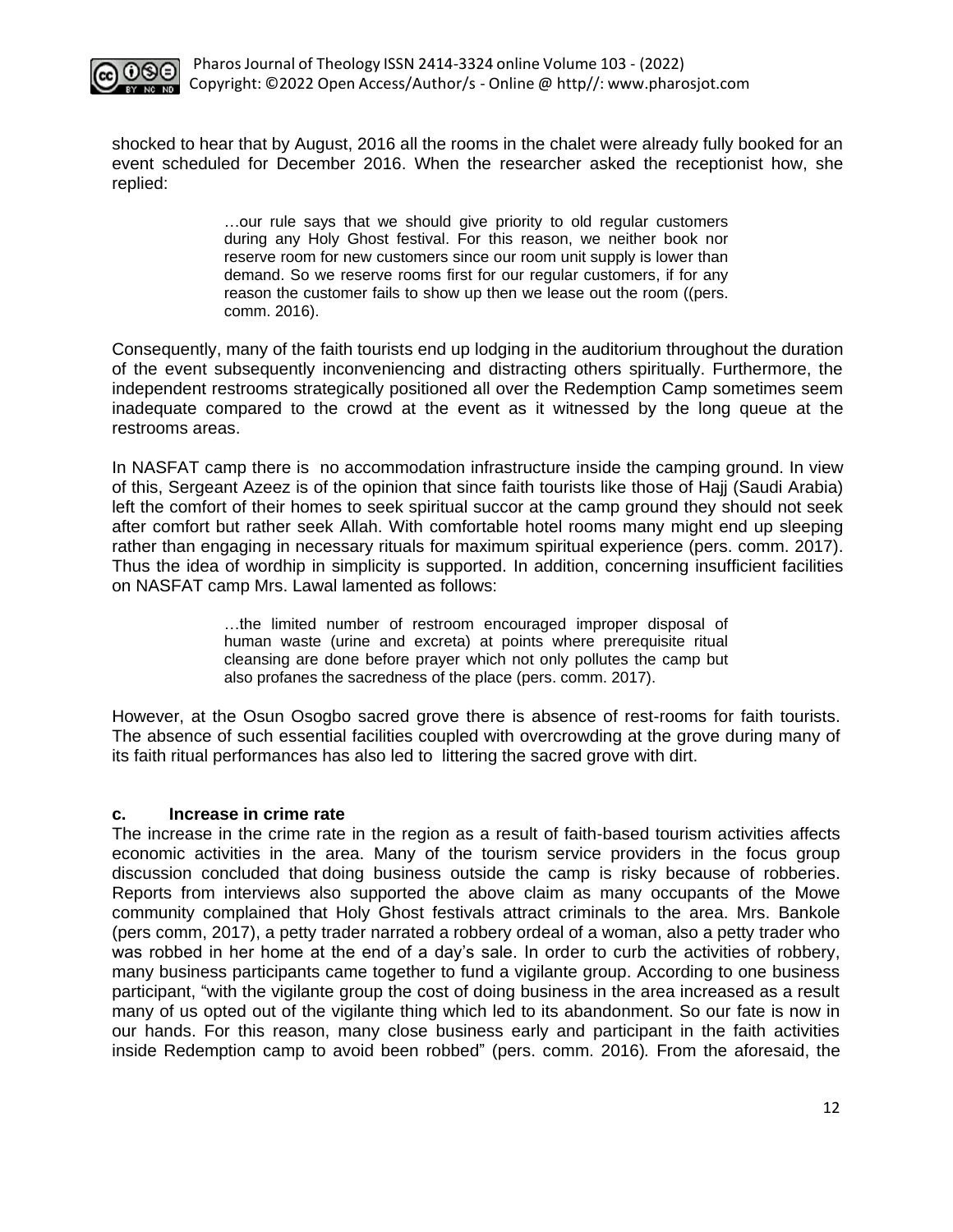

absence of a stable security services and personnel around the area gave rise to the menace of *alaye*/*area boys*/hoodlum activities. In response to this Mr. Harris, a resident of the area said:

> Holy Ghost Festivals have increased the number of hoodlum (*alaye* or *area boys*) in the area. Because of the number of participants, it brings in thieves and more *area* boys into the community. These boys rob us (residents and local business owner) at night because of insecurity in the neighbourhood and Redeem Christian Church of God despite the fact they make profit from Holy Ghost Festivals, does not offer social welfare service to us the host community. We benefit nothing from all of activities, no security, they mess up the environment, and there is increase in transport fare. Also there is increase in house rent, and food items and stuff (pers. comm. 2016).

Buttressing the above Mr. Emeka, a business participant complained as follows:

I come here just to do business although at the end of a day's sale I equally participate in the rituals. Because I could not afford to purchase business space from the Christ Redeemer's Ministry inside the camp where security is sure I bought from the locals around as you can see. The problem is not with sales but the menace of "*area boys*". These hoodlums officially extort money from us using different means (pers. comm. 2017).

Also Mr. John a dealer in the restroom business concurred that "faith-based participants constitute a nuisance to the community and Redeem Christian Church of God does not offer social responsibility to the host community" (pers. comm. 2017).

# **d. Poor maintenance of infrastructures of cultural heritage monument**

From direction observation many of the religious heritage objects at sacred grove were fast dilapidating as a result of spirogyra infection and other weathering elements. Many of these heritage objects/sculptors are used for ritual performance during the festival and therefore should not be left to deteriorate as they are. The factor responsible for the above, according to Mr. Adesiyan (a staff of NCMM Osogbo) said: "The Osun sacred grove is directly under the management of NCMM Osogbo but lacks adequate staffing especially conservationists consequently the religious sculptors and objects are not effectively maintained" (pers. comm. 2017).

The researcher observed that the poor state of sacred sculptures is clearly seen in the early months of the year before the Osun Osogbo festival when these were only painted to hide the true dilapidated state as the festival approached. If these sacred sculptures and objects are not frequently maintained their destruction would affect the cultural value and spiritual essence of the grove which is the very raison d'être of Osun Osogbo festival.

#### **e. Commercializing sacredness**

The commercialisation of the sacredness of the ritual activities poses a huge threat to the utilisation of the faith-based tourism products. The spiritual essence of the faith-based tourism activities is one of the major reasons religious tourists flood sacred spaces. For the Osun Osogbo festival its commercialisation arises from the sponsorship of the festival by various companies. These funding companies initiate some secular programmes, traditional games,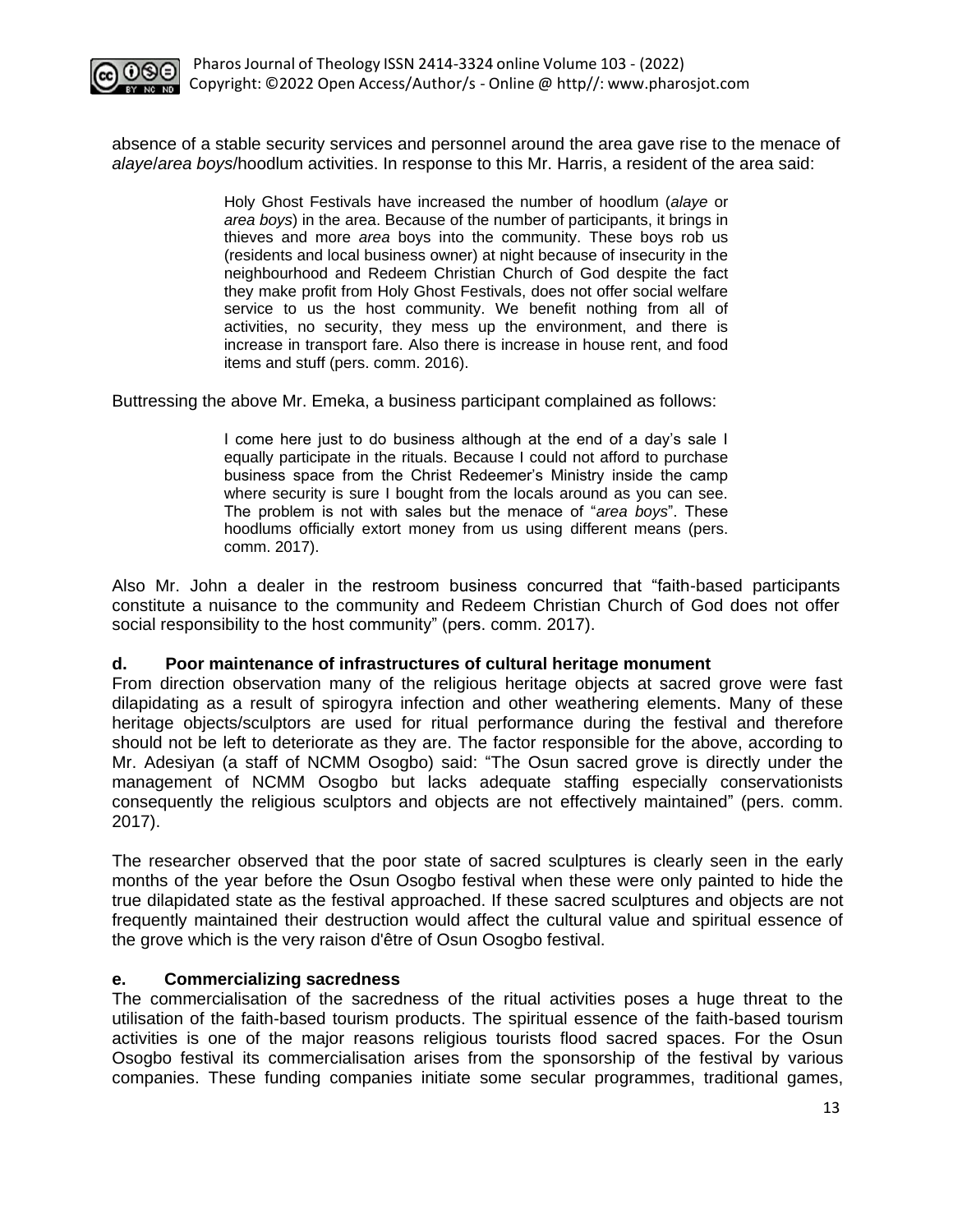

dance and drinking competitions. The researcher observed that many of the festival participants are not after spiritual fulfillment but rather secular benefits from the various sponsors of the event. To this, an Osun devotee laments: look around and you will see our youths drinking alcohol and dancing to secular music instead of participating in Osun ritual performance (pers. comm. 2018)*.*

Also many of the devotees affirmed that Osun Osogbo festival is being commercialized and perverted to please the visitors as some ritual performance secluded for only devotees are now made open for public entertainment while Osun priest and priestess make money from visitors and researchers. In this regard, Osunkolabi said:"…rendering services to Osun goddess is the only profession I known so I must make a living from it. People come from different parts of the country and the world to learn about our goddess and they pay us for that. That is the only way we survive here in the Osun palace shrine. This is because most times nothing is remitted to us from money collected from the various sponsors who funded the festival and we have no other job apart from serving Osun goddess" (pers. comm. 2017).

Thus, with commercialization Osun Osogbo festival might lose its spiritual essence in the near future. For instance, the Goldberg beer village in Osun Osogbo sacred grove designed for decent drinking is usually abused by Osogbo youth by the indecent consumption of alcohol. This poses a huge threat to the spiritual essence of the festival.

## **e. Seasonality**

The seasonality of faith-based tourism products limits its economic benefits. The most affected benefit is the employment opportunity. According to a food vendor at Redemption camp, Mrs Ologunde, who had been in food business for the past fifteen years said: "Whenever am coming to Redemption camp for business I usually employ more hands to help out in the cooking and serving while others are strategically positioned to advertise our variety of food using the canteen flyers. After the programme I have no need of workers. So I have no choice than to lay them off" (pers. comm. 2016).

Also, at the NASFAT camp a business vendor (name withheld) affirmed that businesses within the area flourish only during the faith-based tourism activities. Thus, many businesses only boom during the peak period of faith tourism at sacred spaces afterwards decline.

# **f. Heavy traffic**

The Lagos-Ibadan expressway is best described as a "religious highway", a home to both Christian and Muslims prayer camps. The proliferation of sacred spaces along the expressway has adverse effect on traffic flow affecting both religious tourists and commuters. For the religious tourists, the long hours spent under traffic jam some say discourages repeated visit. In response a faith participant (withheld) said that the traffic jam majorly affects Holy Ghost service ritual which is just a night event.

It was also, observed that the traffic jam obstructs the flow of business transaction in the region during the event. A staff of one of the companies that purchased a business space inside Redemption camp complained that "when the products we brought to the camp where sold out. An order was placed for reinforcement for more products which delivery was delayed due to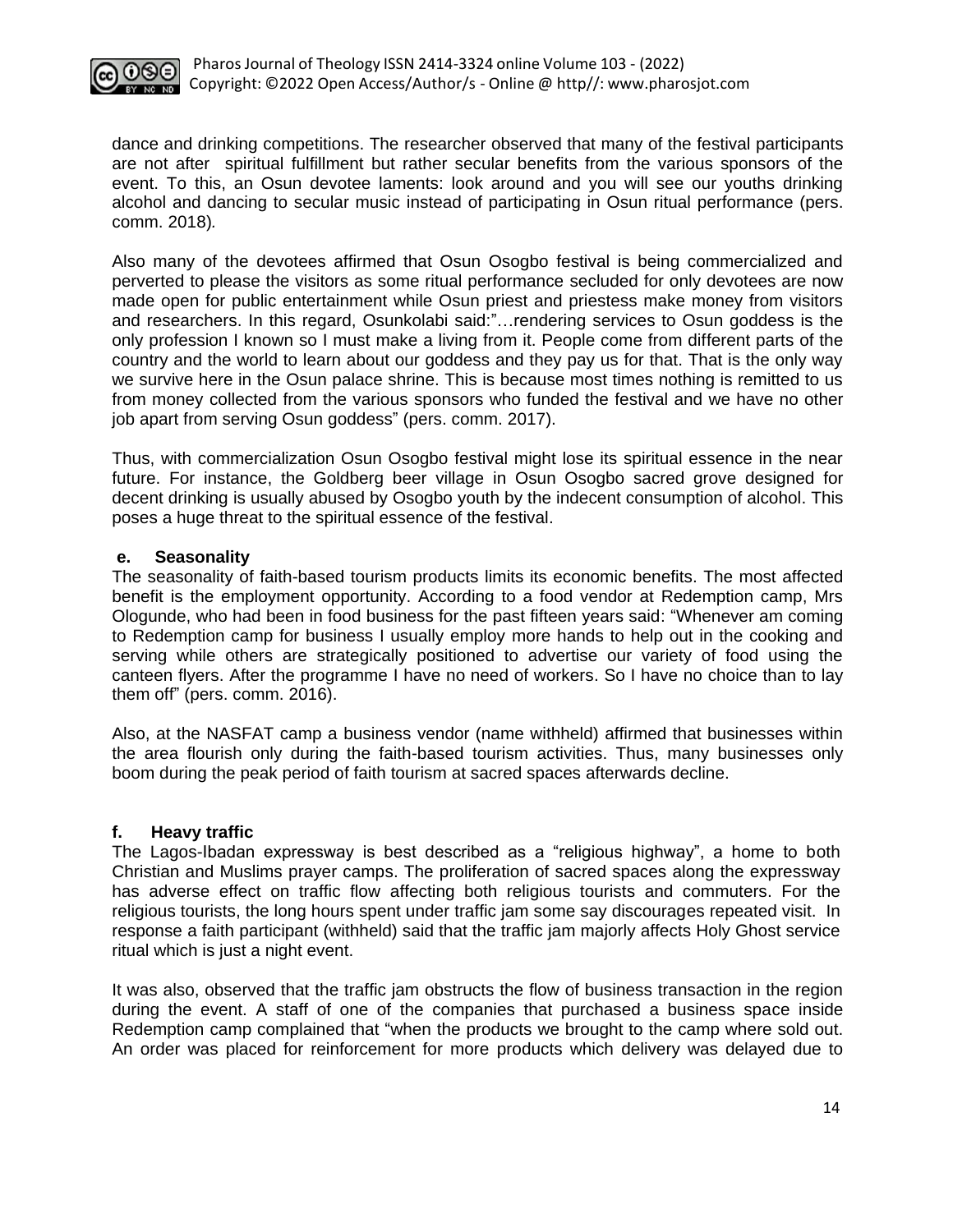

traffic congestion along the Lagos-Ibadan expressway; consequently, the sale of the new ordered products were not successful" (pers. comm. 2016).

Apart from participants and business activities, the traffic jam along Lagos-Ibadan expressway also affects residents in the area. As Mr. Vincent (pers. Comm. 2017), a resident of Mowe community said "the major challenge of Holy Ghost Festivals and NSAFAT events for members of Mowe community is the heavy traffic along the Lagos-Ibadan expressway". The researchers experienced the traffic congestion during the field work for the study. Indeed, the long hours spent in traffic congestion clearly frustrates the spiritual experience of faith-based activities.

## **Discussion of findings**

The efficacy of the ritual performance attracts large populations of visitors to sacred spaces. Considering the population of visitors, Timothy (2011) revealed that when thousands of tourists at a time descend upon small towns and villages, or hundreds of visitors at individual historic sites, overcrowding becomes a serious problem. Not only does this have ecological implications, but it also deteriorates the social environment within which heritage is located. In view of the above, direct observations revealed that the management of the ever-increasing population with scarce facilities at the sacred spaces could lead to the loss the spiritual ethos of faith-based tourism activities.

Hence, the lack of suitable infrastructure (e.g. toilets and food services) may also cause discontent and have a negative effect on visitor experiences (Oslen 2006). It was observed that at the three sacred spaces that insufficient facilities especially accommodation negatively affected visitor's experience of the rituals. To this, Raina (2005) asserted that accommodation infrastructure is the most crucial component of tourism. Consequently, the deficiency of accommodation which most times emanate from overcrowding challenges both the spiritual and economic utilisation of the activity. At the sacred spaces specifically Redemption and NASFAT camps respectively visitors were found sleeping in the open auditorium. Similarly, Harveen and Amit (2020: 95) from their study of the temple of Shaktipith as goddess observed that

> there are a number of hotels and lodges near the temple and the temple has visitor lodges where accommodation and bedding are provided on first come first served basis. However, the visitor numbers are so high that they exceed the local 'carrying capacity'. Many of the people who cannot afford expensive rooms in nearby hotels opt to sleep either in open areas or the corridors of the temple at night.

In the view of this, Osinulu (2014) stated that RCCG has place several administrative, commercial and municipal facilities to accommodate the immense crowd that gather at Redemption Camp during the Holy Ghost festivals. Despite the administrative efforts, visitors at Redemption camp at most times outnumber the crowd management team. An example is the distribution of ritual handkerchief by Daddy GO during the Holy Ghost Congress of 2016. Almost everybody wanted to get the ritual handkerchief at the same time consequently the auditorium became rowdy. It almost led to stampede as faith participants where desperate to get the miracle handkerchiefs. This is comparable to the September, 2015 stampede in the City of Mina, Saudi Arabia which led to the loss of many lives.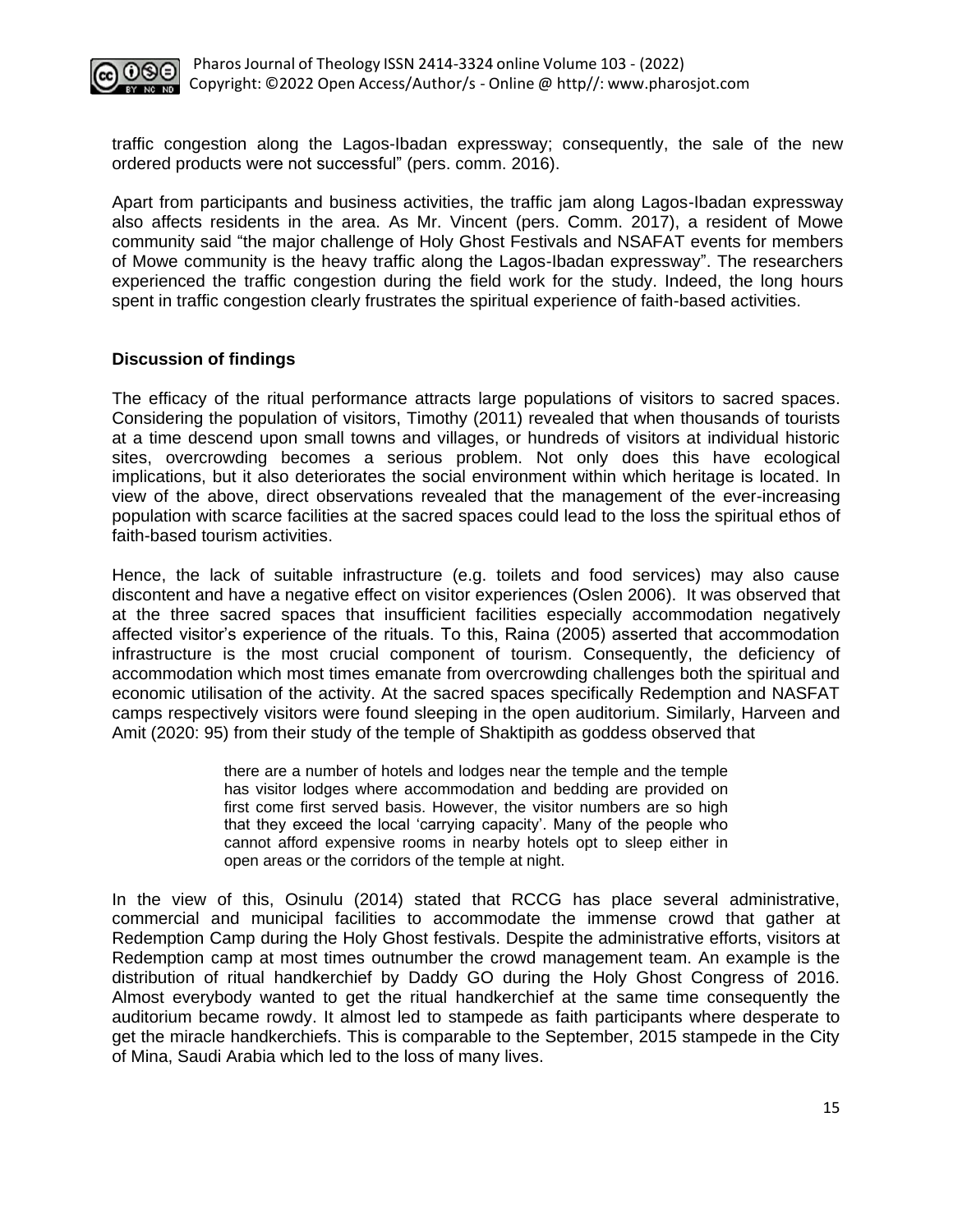

In the light of the above, Adogame (2011: 114) attested that the effect of this large population at sacred spaces "cannot be ignored, not at least because they cause massive disruptions for local publics and commuters". The ever increasing population of visitors to sacred spaces along the Lagos-Ibadan expressway during faith-based tourism activities usually causes traffic congestion on the route. Buttressing this claim, Olagunju (2015) affirmed that the

> …the Lagos – Ibadan expressway unarguably is one of the busiest…location of major religious organizations worship centers that attract several hundreds of thousands of worshipers periodically compounding traffic on the road whenever major activities are taking place at the centers…Camp of the Redeemed Christian Church of God (RCCG) at kilometer 46, the Mountain of Fire Prayer Ministry at kilometer 1, the Deeper Life Ministry at km 42 and Nasrul-Lahi-L-Faith Society of Nigeria (NASFAT) moslem camp sited at kilometer 20 all from Lagos (p.  $5 - 6$ ).

Traffic congestion happens to be a chief attribute of a religious trip that has the power to strongly affect visitor behavior and the quality of experiences (Harveen & Amit 2020; Wiersma & Robertson, 2003). Apart from traffic congestion on highways, increases in tourist population many a times leads to increase in crime rate. This is because the tourists are perceived to possess valuable items. Hence, amidst overcrowded sites tourists fall victims to theft. The loss of valuable items can easily distract religious tourist participation in sensitive ritual activities. To encourage regular participation in faith-based activities it is imperative to keep crime under control at sacred spaces.

Also, the findings of the study revealed that an increase in the demand for ritually imbued objects gave room for the commercialization of the sacred which challenges the spiritual essence of faith-based tourism activities. In view of this, Kasim (2011) stated that there is nothing wrong with making money out of religious tourism, but cautioned that the excitement of making profit should not be allowed to overshadow the spiritual healing and piety. In this regard, Shackley (2006) noted that the sale of official religious items and relics has existed for centuries. However, it was observed at sacred spaces that ritually imbued objects and ritual performances are sold to visitors thus commercializing the sacred. In view of this, Morpeth (2011) affirmed that sacred sites are just another venue for consumers to consume experiences and that in doing so the sacredness of sites is jeopardised. Buttressing the claim, Shepherd (2002) argues, that once a destination or event is sold in the tourism market it becomes a commodity and, as a consequence, often loses its authenticity to tourists. This implies that sacred rituals stand to lose its authenticity when perceived economic gain overshadows their spiritual expression. Confirming this assertion, Bahuguna (1998) from his study of Himalayan culture said "due to luxury tourism which is regarded as a soft industry, we have lost our identity. We have become…half Westerner. This is a…concept, which regards everything as a marketable commodity… " (p. 22). This concept of selling ritual performance as a commodity was observed from the activities of some Osun ritual actors who allow visitors to participate in some scheduled spiritual rituals in a bid to financially maintain office and maximize profits from the large number of faith participants. Eades (1992) also affirmed the above claim that the presence of large numbers of tourists could inevitably lead to the commercialization or commoditization of the religious activities.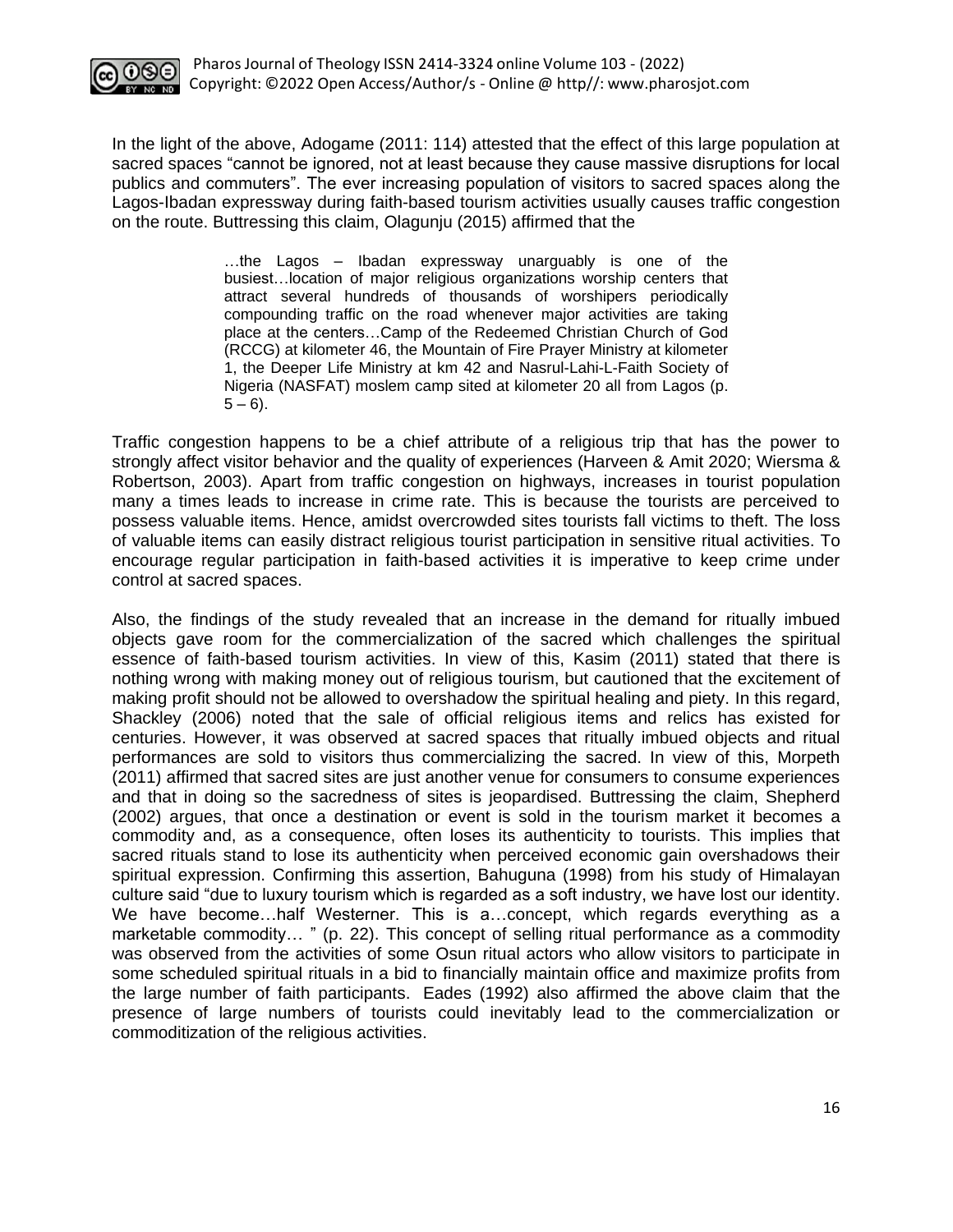

Another challenge is the seasonality of the events which Page and Connell (2009) stated as being one of the major disadvantages in tourism and can cause negative economic effects on a destination. However, since faith activities are scheduled to hold in spiritual auspicious time Rinschede (1992) asserted that it is bound to some certain seasonality. This challenge hinders economic benefits of the event. For this reason, many of the tourism service industries enjoy wide patronage only during the event. After this period, on the other days of the year as Collins-Kreiner and Wall (2007) observed many facilities are closed because the capacity of visitors is very low. Therefore, most industries that are solely dependent on tourism activities during the off-peak season might invariably close down leading to loss of employment.

In addition to seasonality, is the issue insecurity looming in the country. The security issues bother on religious crises, unknown gunmen attack, ethnic crises, kidnapping, terrorist attack etc. resulting in regional unrest. These enumerated factors are matter of concern to tourism industry because they create an atmosphere of insecurity. And the more a tourist feels unsecured, the less he visits (Chiu, 2008). The activities of Boko Haram and Fulani herders ravaging the economy, destroying the tourism image and reputation of the country have been of a great concern. In Nigeria, Boko haram terrorist sect has attacked many sacred spaces especially those of Christian organizations. These terrorists consider faith-based institutions as potential targets for a variety of reasons, including their symbolism, perceived lack of security, direct encouragement from terrorists overseas, and violent extremist messaging glorifying recent attacks (NCTC, DHS, FBI 2019). With the constancy of such attacks, Chowdhury, Raj, Griffin and Clarke (2017) are of the opinion that terrorism impedes travel to religious sites. In view of the above, Nigerian government is working hard to annihilate terrorism from country especially in the north where the impact is most felt. The southwestern sacred spaces are flourishing as tourist destination due to relative peace within the region. However, the value of the rituals has continued to lure participants.

# **Conclusion**

Religious events or festivals are key factors to narrowing the distance between the Gods and mankind (Korstanje and George, 2020) at sacred spaces. These events are amalgamation of different ritual performance which addresses man-made maladies. The efficacy of the site, on one hand is derived from its believability as a setting for ritual performance (Osinulu, 2014) and on other from the assemblage of positive narrative from participants of the rituals. The continuous positive narratives generated from participation in the ritual performances of faithbased tourism products attracts huge crowd to a sacred spaces most times beyond its carrying capacity. In other words, the study identified overcrowding as one of the major challenges of faith-based tourism in the country.

Overcrowding not only depletes available infrastructure but also distort tourists' experience of the events and the exploitation of their economic benefits. Other challenges emanating from it include commodification of ritual activities, insecurity, traffic congestion, etc. The continued upgrade and provision of new infrastructure is therefore imperative to accommodate the increasing population at sacred spaces. Also, increased visitation can easily be managed by improving a site or by providing better interpretation and instruction (Oslen, 2006) at sacred spaces. This can also be achieved by engaging the services of efficient security personnel during the event, and eschew the commodification of ritual activities by practitioners to maintain their spiritual essence. Other measures that will promote faith-based tourism include good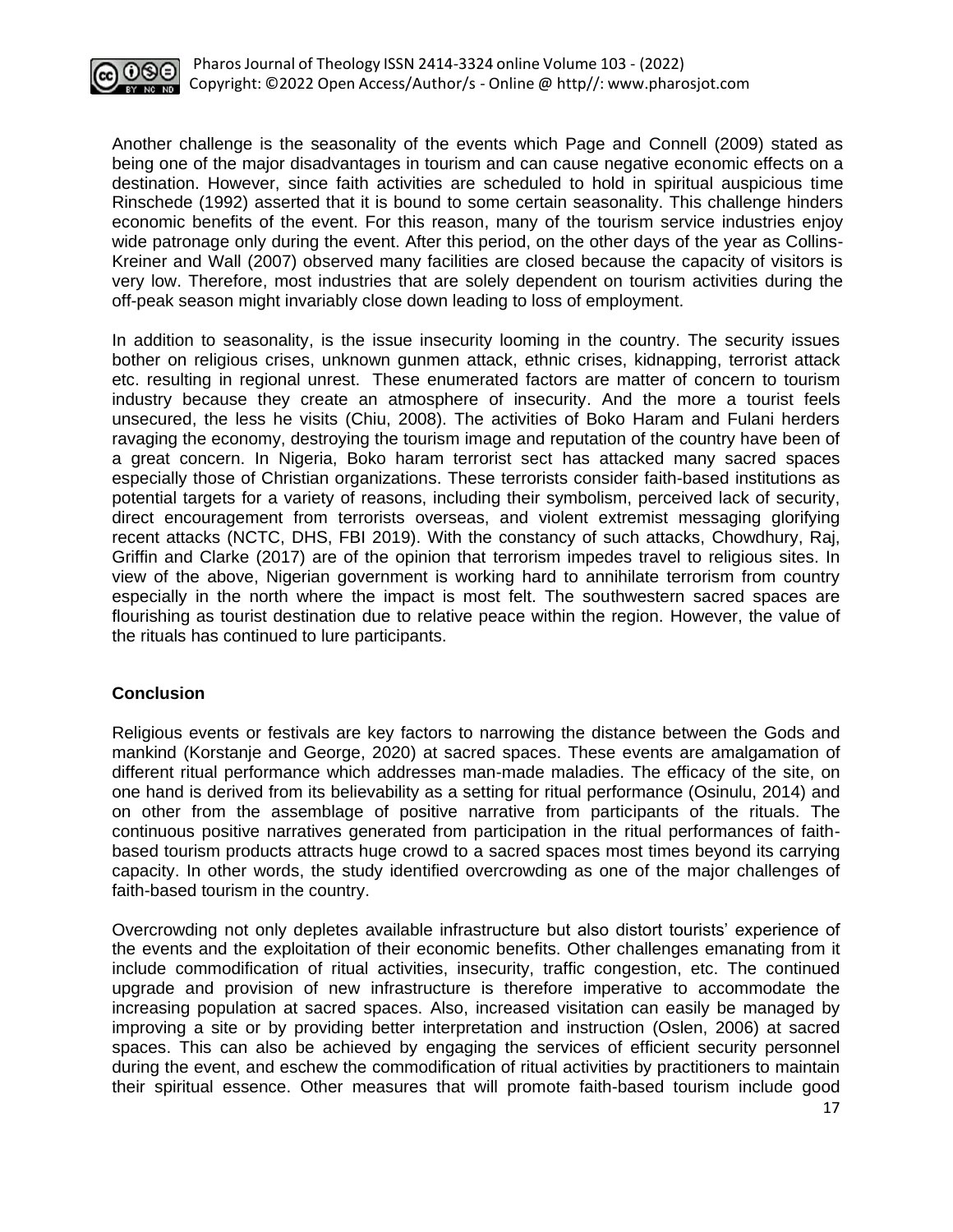

maintenance culture to ensure the longevity of heritage object, initiation of more ritual ceremonies, and recreational religious therapeutic activities to make the sacred spaces activityoriented and ultimately reduce the problem associated with seasonality of faith-based activities. Conclusively, this research provides a platform with which to re-engage stakeholders, namely developers, government and policy makers in the tourism industry to revisit emerging challenges in faith-based tourism development so as to ensure explicit maximization of its benefits.

## **References**

Adetona, L.M. (2012) NASFAT: A Modern Prayer Group and its Contributions to the Propagation of Islam in Lagos, *World Journal of Islamic History and Civilization*, 2(2), 102-107

Adogame, A. (2011) "How God became a Nigerian: religious impulse and the unfolding of a nation". In Obadare E and Adebanwi W, (Eds.), *Nigeria at Fifty: The Nation in Narration*, New York: Routledge.

Afanasiev, O.E., Afanasieva, A.V., Sarancha, M.A. & Oborin, M.S. (2020) The Territory of the Country as an Object of Tourist Safety: Global Practice and the Case of Russia. In Tourism, Terrorism and Security: Tourism Security safety and Post Conflict Destinations, Korstanje M.E and Seraphin A. H., (Eds.), United Kingdom: Emerald Publishing Limited, pp 63–87.

 Ashikodi, T. I. J. (2011). Tourism development in the coastal region of Nigeria: Economics of tourism development a shift from oil dependence. [Available online at [http://www.compassnewspaper.com/NG\]](http://www.compassnewspaper.com/NG%5d.)*.* 

Bahuguna, S. (1998). The Survival of the Himalaya. *In Mountain Ecosystems: A Scenario of Unsustainability*, V. Singh and M.L. Sharma (Eds.), New Delhi: Indus Publishing Company, 19- 24.

Berhanu, E.B. (2018). Potentials and Challenges of Religious Tourism Development in Lalibela, Ethiopia, *African Journal of Hospitality, Tourism and Leisure*, 7(4).

Collins-Kreiner, N. & Wall, G. (2007) Evaluating tourism potential: A SWOT analysis of the Western Negev, Israel, *Tourism Review*, 55(1), 51-63.

Chiu, S.P. (2008). Tourism and crime, *Police Science Bimonthly*, 39(1), 67-81.

Chowdhury, A., Raj, R., Griffin, K. & Clarke, A. (2017). Terrorism, Tourism and Religious Travellers, *International Journal of Religious Tourism and Pilgrimage*, 5(1).

Digance, J. (2006). Religious and secular pilgrimage: journeys redolent with meaning. In Timothy D. J. and Olsen D. H. (Eds.), *Tourism, Religion and Spiritual Journeys*, London: Routledge, pp 36-48

Eades, J. (1992). Pilgrimage and tourism at Lourdes, France, *Annals of Tourism Research,* 19, 18– 32.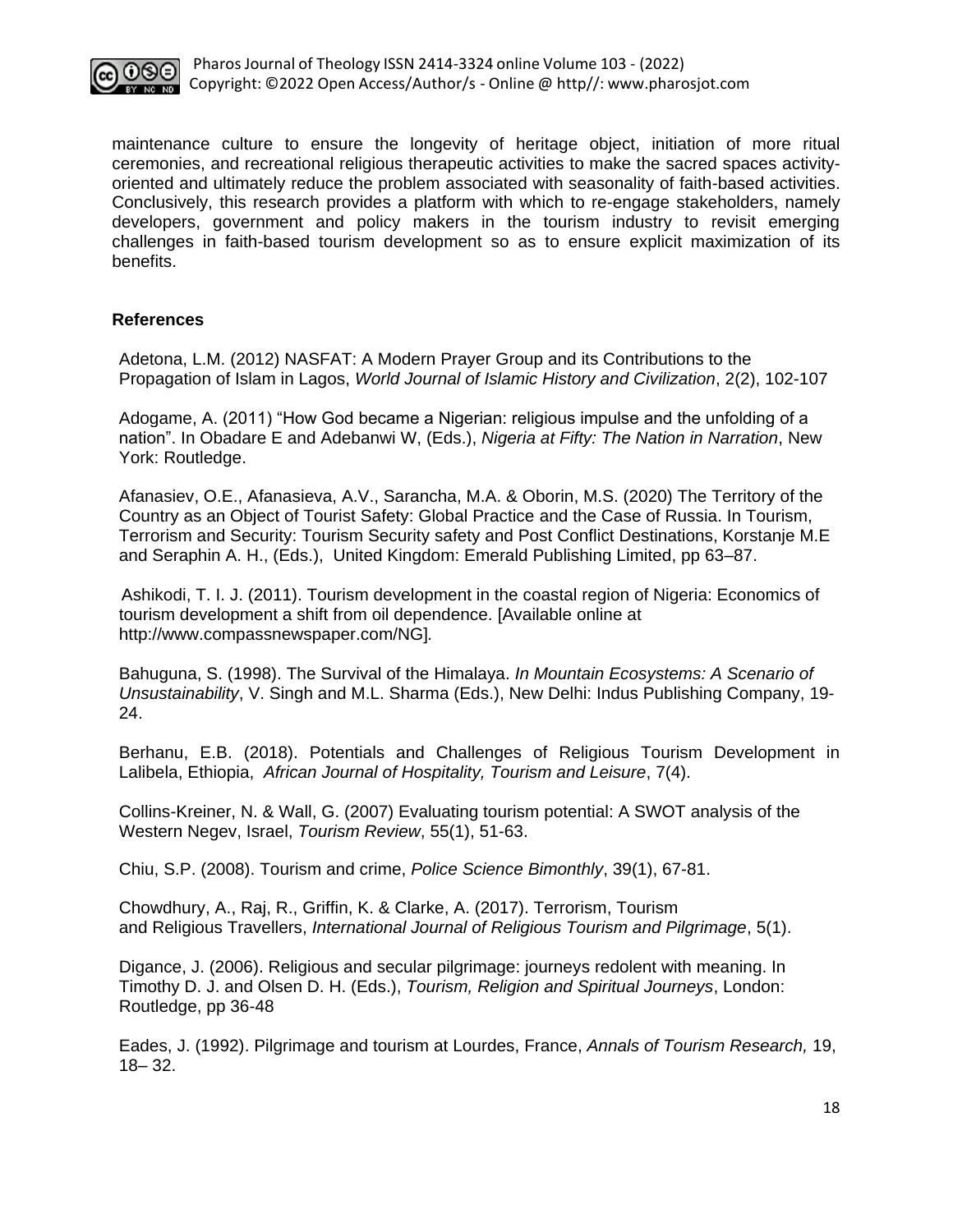

Ezenagu, N. (2013). Tourism and Wealth Creation: An Analysis of Awka Metropolis, *International Journal of Science and Research*, 2(9), 298-305.

Ezenagu, N. (2016). Sacred Spaces: A Comparatively study of Awka Traditional Shrines, *Pharos Journal of Theology*, 97, 1-17.

Ezenagu, N. & Umarr, R. (2017). The Confluence Beach Hotel Lokoja as a Tourism tool for Economic Empowerment, *African Journal of Hospitality, Tourism and Leisure*, 6(1).

Ezenagu, N. (2018). Challenges of Tourism promotion in Nigeria: The Case of Religion, *African Journal of Hospitality, Tourism and Leisure,* 7(1), 1-18.

Ezenagu, N. (2020). Heritage resources as a driver for cultural tourism in Nigeria, *Cogent Arts & Humanities*, 7(1).

Griffin, D., Radhakrishnan, Y. P. & Griffin, K. (2018). Risk Management or the Right to Ritual: Attempting to Control the Masses at the Kumbh Mela. In Risk and Safety Challenges for Religious Tourism and Events, Korstanje M.E, Raj R, and Griffin K., (Eds.)., Boston: CAB International,102-112,

Harveen, B. & Amit, M. (2020). A Naturalistic Inquiry of Pilgrims' Experience at a Religious Heritage Site: the Case of a Shaktipitha in India, *International Journal of Religious Tourism and Pilgrimage*, 8(3), doi:ttps://doi.org/10.21427/57jp-ht65

Henama, U.S. & Sifolo, P.P.S. (2018). Religious Tourism in South Africa: Challenges, Prospects and Opportunities. In El-Gohary, H., Edwards, D.J. and Eid, R. (Eds.) *Global Perspectives on Religious Tourism and Pilgrimage*, USA: IGI Global, 104-128.

Ibrahim, M. (2020). The Sites of Divine encounter affective Religious Spaces and sensational practices in Christ Embassy and NASFAT in the City of Abuja. In Hansjorg Dilger, Astrid Bochow, Marian Burchardt and Matthew Wilhelm-Solomon (Eds.) Affective Trajectories: religion and emotion in African cityscapes, Durham NC: Duke University Press, pp 77 – 97.

Janson, M. & Akinleye, A. (2015). The spiritual highway: religious world making in megacity Lagos (Nigeria), *Material Religion*, 11(4), 550-562.

Janson, M. (2020). Crossing borders: the case of NASFAT or 'Pentecostal Islam' in Southwest Nigeria, *Social Anthropology/Anthropologie Sociale*, 28(2), 418–433.

Kasim, A. (2011). Balancing Tourism and Religious Experience: Understanding Devotees' Perspectives on Thaipusam in Batu Caves, Selangor, Malaysia, *Journal of Hospitality Marketing & Management*, 20:3-4, 441-456, DOI: 10.1080/19368623.2011.562437

Kilde, J. H. (2008). *Sacred Power, Sacred Space An Introduction to Christian Architecture and Worship*, New York: Oxford University Press.

Korstanje, M.E & George, B. (2020). Safety, Fear, Risk and Terrorism in the Context of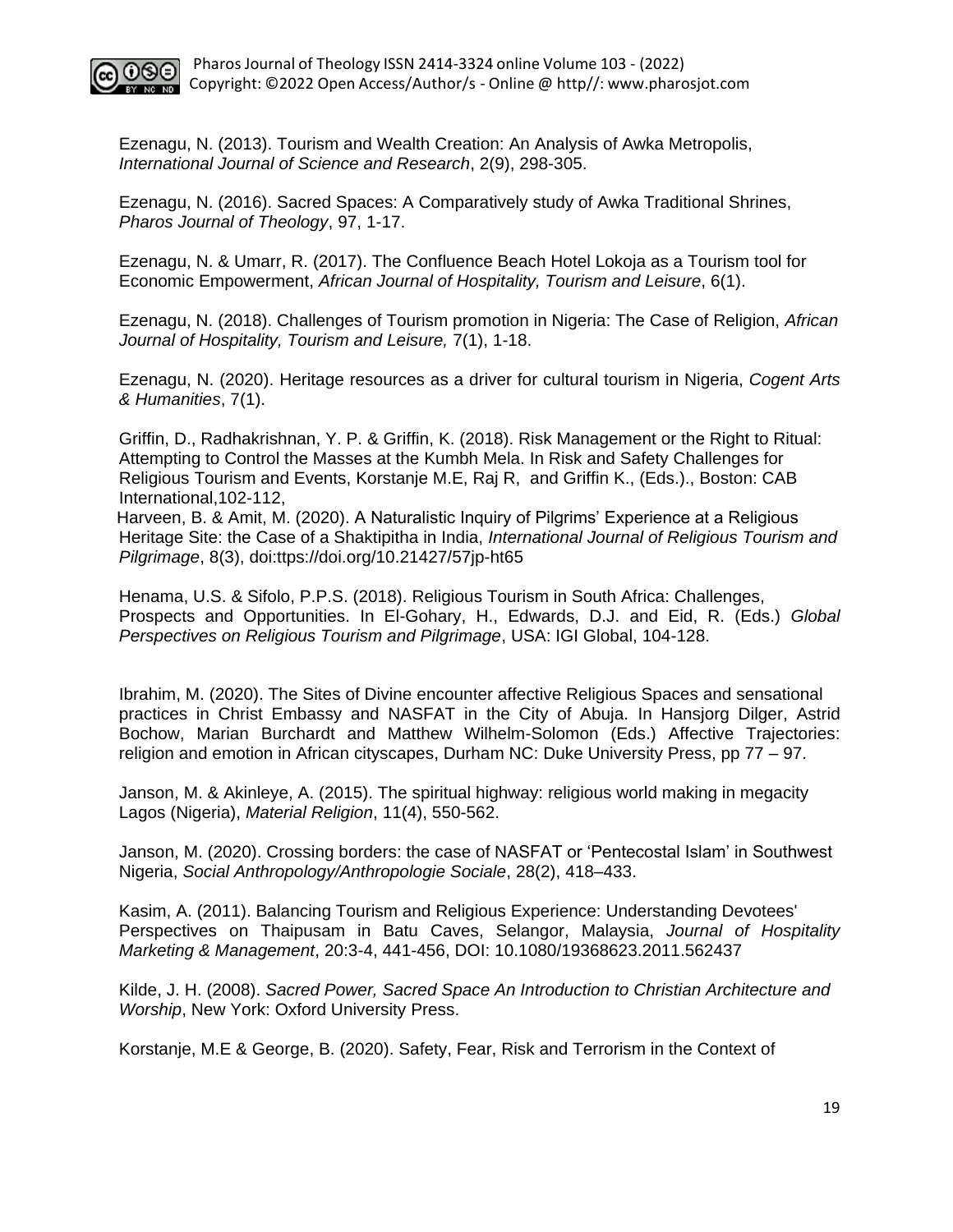

Religious Tourism. In Tourism, Terrorism and Security: Tourism Security safety and Post Conflict Destinations, Korstanje M. E and Seraphin A. E (Eds.), United Kingdom: Emerald Publishing Limited, pp 89–101,

Levi, D. & Kocher, S. (2010). Cross-Cultural perspectives Toward Historic sacred places, *Focus*, 7(1), 22-26

Mbanefo, S. U, (2016). "Beyond Oil: Harnessing Nigeria`s Resources for national development", A paper presented at 46th*Annual Accountants' Conference* with theme "Accountability Now Nigeria" held in Abuja 10 – 14 October.

McMinn, S. (1997) The Challenge of Sustainable tourism, *The Environmentalist* 17, 135-141.

Morpeth, N.D. (2011). Church tourism and faith tourism Initiatives in Northern England: implications for the management of religious tourism sites, *International Journal of Business and Globalisation,* 7(1), 93–101.

Morpeth N. D. (2012) 'The role of volunteers in the provision of faith tourism in the north of the UK', *International Journal of Tourism Policy*, 4(2), 106–116/

NCMM (2004). *Nomination to the World Heritage List OSUN-OSOGBO SACRED GROVE Osogbo, Osun State, Nigeria*, Abuja: NCMM.

NCTC, DHS, FBI (2019). Threats Against Religious Facilities and Adherents Highlight Importance of Religious Community Outreach [Available online at [https://www.dni.gov/files/NCTC/documents/jcat/firstresponderstoolbox/First\\_Responders\\_Toolb](https://www.dni.gov/files/NCTC/documents/jcat/firstresponderstoolbox/First_Responders_Toolbox_-_Religious_Facilities_and_Adherents.pdf) ox - Religious Facilities and Adherents.pdf]

Nicolaides, A. (2020). Sustainable Ethical Tourism (SET) and Rural Community Involvement, *African Journal of Hospitality, Tourism and Leisure*, 9(1).

Nicolaides, A. & Grobler, A. (2017). 'Spirituality, Wellness Tourism and Quality of Life', *African Journal of Hospitality, Tourism and Leisure,* 6(1).

Nicolaides, A. (2016) Marian Tourism: Eastern Orthodox and Roman Catholic pilgrimage, *African Journal of Hospitality, Tourism and Leisure*, 5(4).

Nicolaides, A. (2015). Tourism Stakeholder Theory in practice: instrumental business grounds, fundamental normative demands or a descriptive application? *African Journal of Hospitality*, *Tourism and Leisure*, 4(2).

Oakes, T. (2010). Alchemy of the Ancestors: Rituals of Genealogy in the Service of the Nation in Rural China. In Oakes T and Sutton D.S., (Eds.) *Faith on Display: Religion, Tourism and the Chinese State*, Lanham: Rowman and Littlefield Pub. Inc, 51- 78

Obadare E. (2016). The Muslim response to the Pentecostal surge in Nigeria: Prayer and the rise of charismatic Islam, *Journal of Religious and Political Practice*, 2(1), 75-91,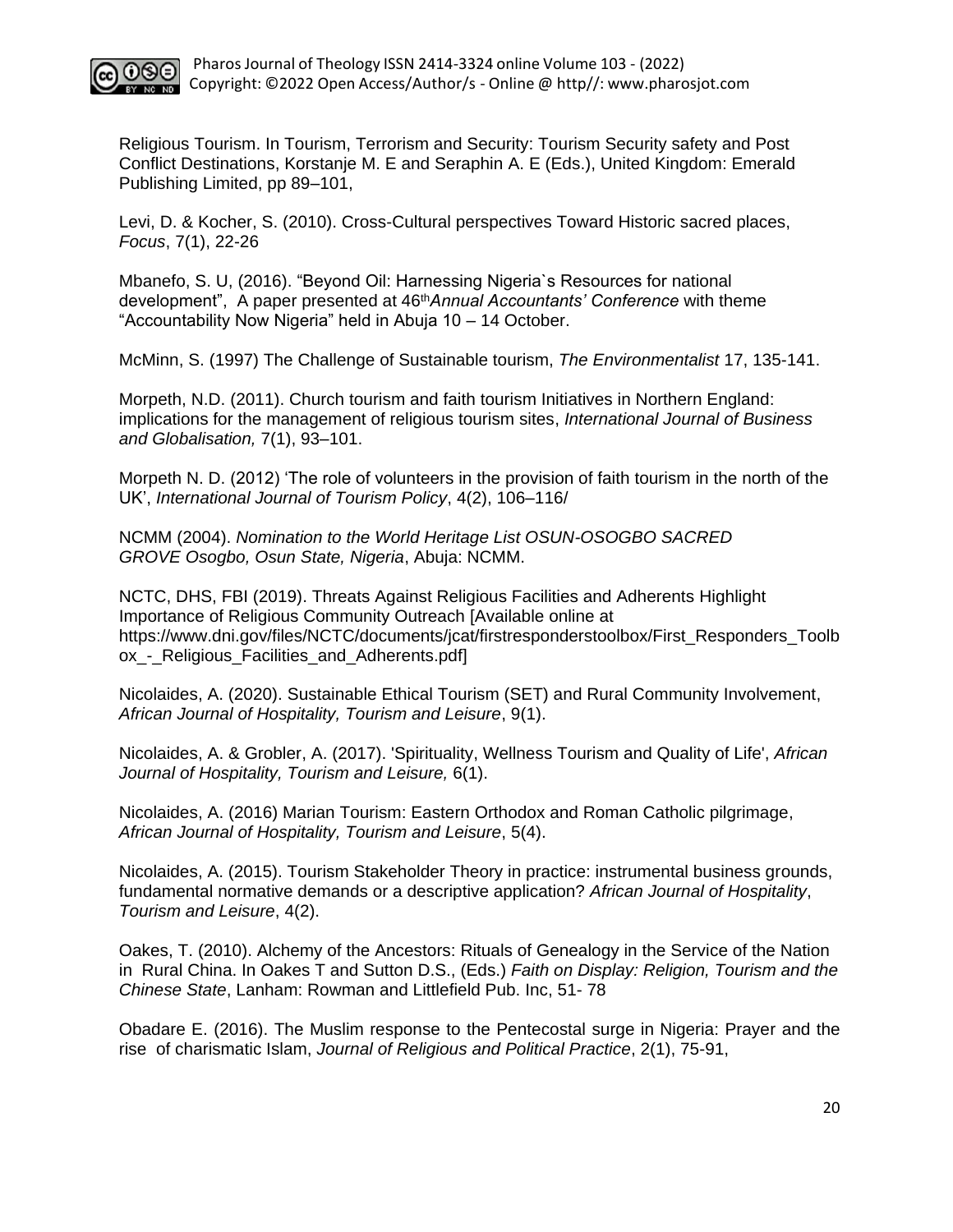

Olagunju, K. (2015). Evaluating Traffic Congestion in Developing Countries – A Case Study of Nigeria. A Paper presented at the 2015 Chartered Institute of Logistics and Transport (CILT) Africa forum held at Mount Meru Hotel Arusha, Tanzania, 4th March, pp 1 – 28

Olsen, D.H. (2006). Management issues for religious heritage attractions. In *Tourism, Religion and Spiritual Journeys*, Timothy D. J. and Olsen D. H. (Eds.), New York: Routledge , pp 104 – 118.

Orbasli, A. (2000). *Tourists in Historic towns: Urban Conservation and Heritage Management*, London: E & FN Spon.

Osinulu, A. (2014). The Road to Redemption: Performing Pentecostal Citizenship in Lagos. In *The Arts of Citizenship in African Cities Infrastructures and Spaces of Belonging*, Diouf, M. and Fredericks, R. (ed.), New York: Palgrave Macmillan, pp 115 – 136.

Onyedika-Ugoeze, N. & Taiwo, I, (2022). 'Curbing insecurity must start with protection of worship places' Guardian Newspaper, [Available online at [https://guardian.ng/news/curbing](https://guardian.ng/news/curbing-insecurity-must-start-with-protection-of-worship-places/)[insecurity-must-start-with-protection-of-worship-places/\]](https://guardian.ng/news/curbing-insecurity-must-start-with-protection-of-worship-places/)

Page, S.J. & Connell J. (2009). *Tourism: A modern synthesis,* 3<sup>rd</sup> edition, United Kingdom: Cengage Learning EMEA.

Prifti, A. & Zenelaj E. (2013). Challenges Towards Sustainable Tourism for Regional Development of Vlore Region, *European Journal of Sustainable Development,* 2(4), 285-292.

Raina, A. K. (2005). *Ecology, Wildlife and Tourism Development: Principles, Practices And Strategies***,** New Delhi: Sarup and Sons.

Rinschede, G. (1992). Forms of religious tourism, *Annals of Tourism Research*, 19, 51-67.

Romanelli, M., Gazzola, P., Grechi, D. & Pollice, F. (2021). Towards a sustainability-oriented religious tourism, *Systems Research and Behavioral Science*, 38, 386–396.

Santana-Gallego, M. & Fourie, J. (2020). Tourism falls apart: How insecurity affects African tourism, *Tourism Economics*, 1–14.

Shackley, M. (2002.) Space, sanctity and service: the English cathedral as heterotopia, *International Journal of Tourism Research,* 4, 345–352.

Shackley, M. (2008). Management challenges for religion-based attraction. In Fyall, A., Leask, G.B. and Wanhill, S., (Eds.), *Managing visitor attractions: New directions* Burlington USA: Butterworth Heinemann.

Shackley, M. (2006). Empty bottles at sacred sites: religious retailing at Ireland's National Shrine. In *Tourism, Religion and Spiritual Journeys*, Timothy D. J. and Olsen D. H. (Eds.), New York: Routledge.

Sharma, V. (2013). Faith Tourism: for a Healthy Environment and a More Sensitive World,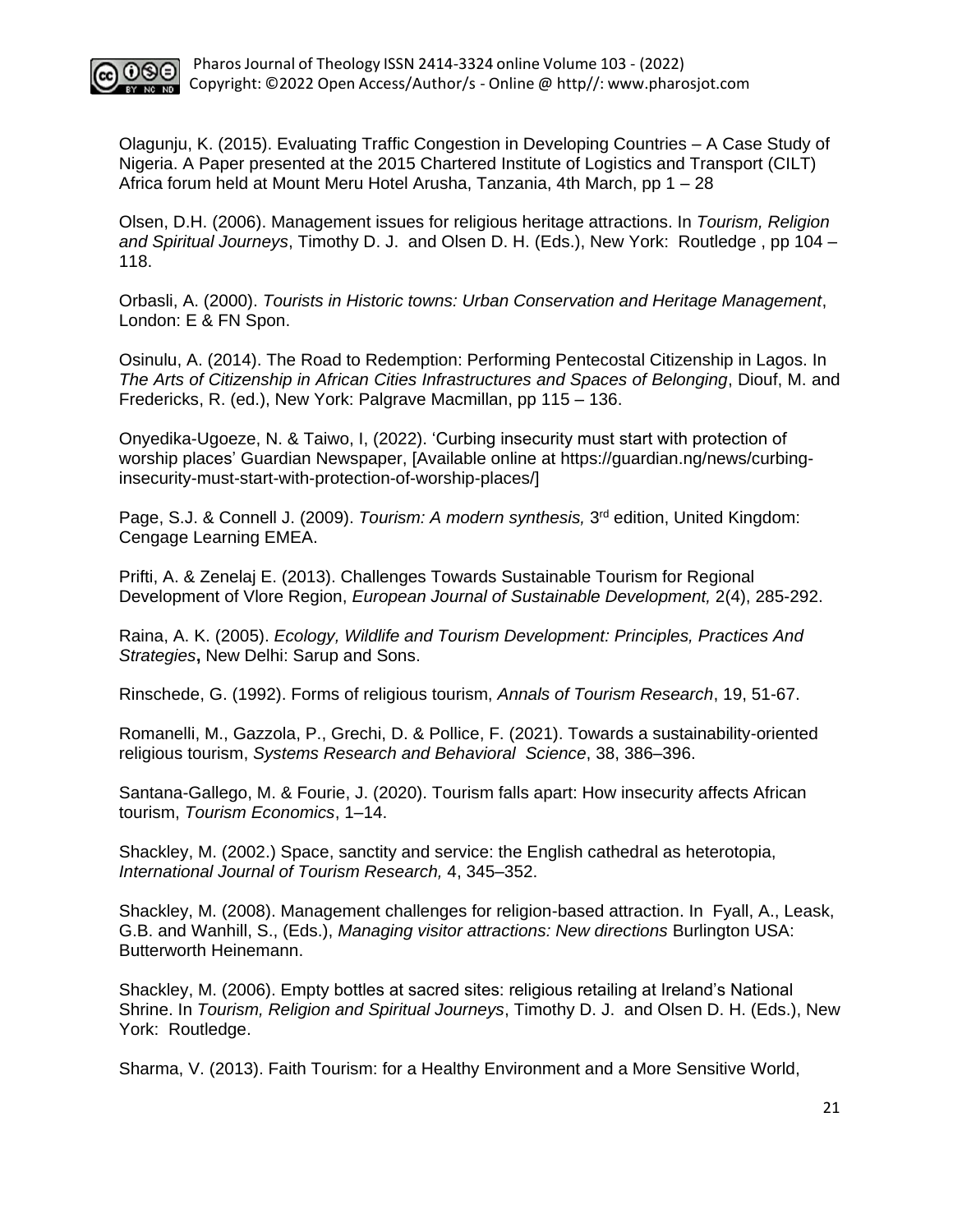

*International Journal of Religious Tourism and Pilgrimage*, Vol. 1.

Sharpley, R. (2002). The Challenges of Economic Diversification through Tourism: the Case of Abu Dhabi, *International Journal of Tourism Research*, 4, 221-235.

Shepherd, R. (2002). Commodification, culture and tourism, *Tourist Studies*, 2(2), 183–201. [Available online at https://doi.org/10.1177/146879702761936653]

Shinde, K. (2021). Sacred Sites, Rituals, and Performances in the Ecosystem of Religious Tourism, *Religions,* 12(523), 1 – 5.

Shinde, K. (2012). Policy, planning, and management for religious tourism in Indian pilgrimage Sites, *Journal of Policy Research in Tourism, Leisure and Events*, 4(3), 277-301.

[Smith,](http://www.iexpats.com/author/lisa-smith/) L. (2014). Boko Haram Bombings Sparking Travel Warning, August 11, [Available online at [http://www.iexpats.com/boko-haram-bombings-sparking-travel-warning/\]](http://www.iexpats.com/boko-haram-bombings-sparking-travel-warning/)

Staus-berg, M. (2011). *Religion and Tourism: Crossroads, destinations and encounters*, Oxon: Routledge.

Timothy, D.J. (2011). *Cultural Heritage and Tourism: An Introduction*, Bristol: Channel View Publications.

Timothy D. J. & Oslen D. H. (2006). Tourism and religious journeys. In *Tourism, Religion and Spiritual Journeys*, Timothy D. J. and Olsen D. H. (Eds.), New York: Routledge , pp 1 – 22

Tomljenović, R. & Dukić, L. (2017). Religious Tourism – from a Tourism Product to an Agent of Societal Transformation, *SITCON*, 1-8.

Teixeira, M. A. S. B., Santos, L.C.B., Iwata, M.J.R. & de Oliveira, A.G.P. (2021). Religious tourism in municipalities in the state of Amazonas, *Tourism Review*, Issue 20.

Vukonic, B., (2005) Religion. In Jafari, F., (ed.) *Encyclopaedia of Tourism*, London: Routledge

Vukonic B., (1992) Medjugorje's Religion and Tourism connection, *Annals of Tourism Research*, 19, 79-91.

Vukonić B., (2006) Sacred places and tourism in the Roman Catholic tradition. In *Tourism, Religion and Spiritual Journeys*, Timothy D. J. and Olsen D. H. (Eds), New York: Routledge, pp 237 – 253.

Ukabuilu, E.N. (2007). Developing tourism in Nigeria: its socio-economic impacts, *Journal of Economics and Business Sciences*, 1(4), 62-81.

Ukah. A. (2014) Redeeming urban spaces: The Ambivalence of building a Pentecostal city in Lagos, Nigeria. *In Global Prayers: Contemporary Manifestations of the religious in the city*, Becker, J., Klingan, K,. Lanz, S. and Wildner, K. (Eds), Zurich: Lars Muller, pp 178-197